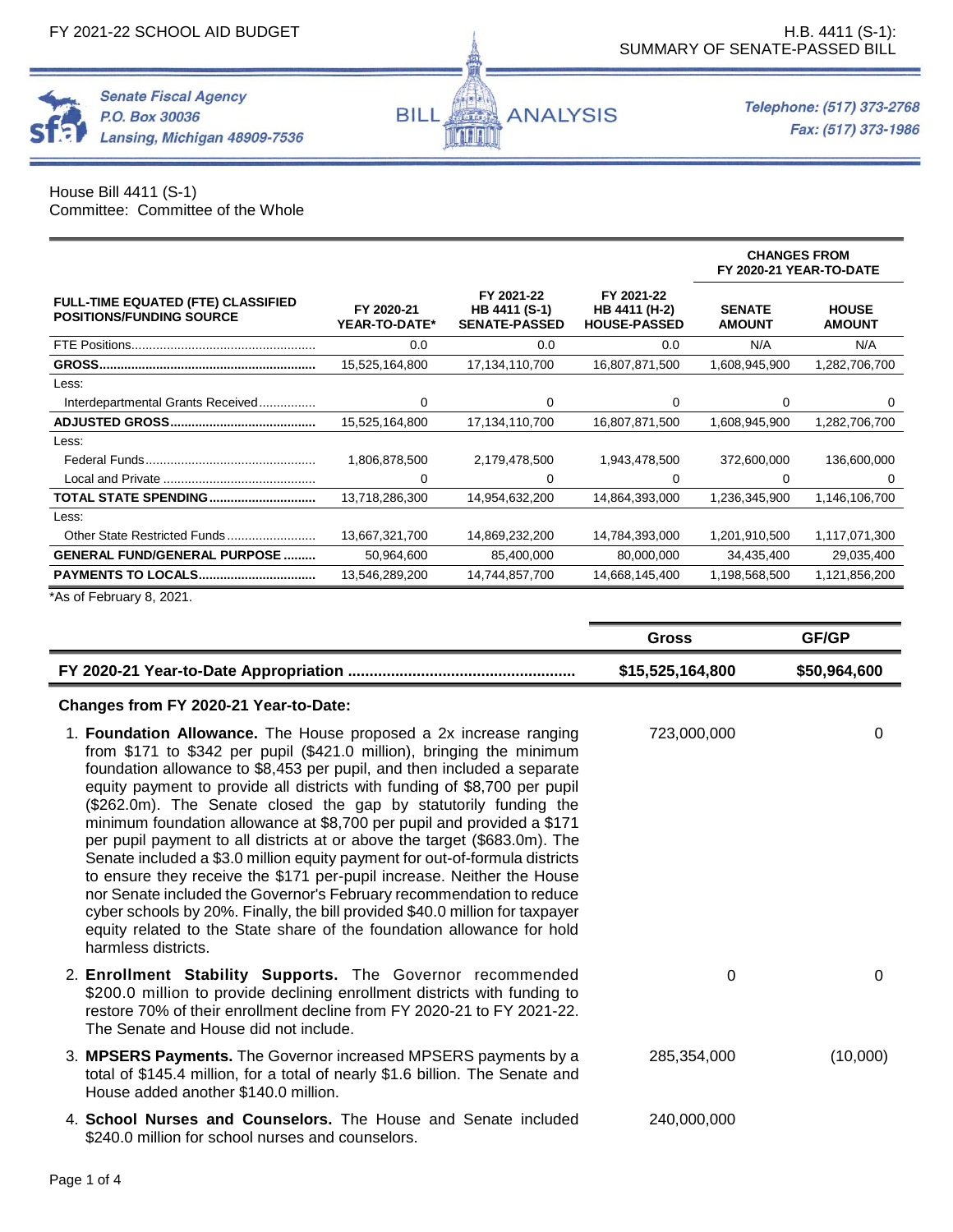- 5. **Reading Scholarships.** The Senate included \$155.0 million Federal funds for reading scholarships to be administered by Grand Valley State University.
- 6. **Balanced Calendar.** The Senate included \$75.0 million Federal for onetime HVAC (and other capital) improvements for districts operating balanced year-round calendars, and \$60.0 million SAF to provide a 3% foundation allowance increase for ongoing operational cost increases for districts operating a balanced calendar.
- 7. **Out-of-School Learning Opportunities.** The Governor proposed a second year of funding for summer school and other out-of-school learning opportunities to address learning loss from COVID-19. Supplemental 2021-6 included the first-year funding request. The Senate and House did not include.
- 8. **State Special Education Mandatory Cost Reimbursement.** The Governor, Senate, and House included an increase of \$44.4 million for required payments.
- 9. **Great Start Readiness Program (GSRP).** Per-child full day funding was increased to \$8,700 (\$47.5 million) and Federal funds were used to expand the program by adding more slots.
- 10. **Inkster Debt.** The Senate and House included \$25.5 million to pay off Inkster Schools' remaining debt.
- 11. **Ongoing Federal Grants.** Ongoing Federal grants were increased \$15.6 million, for a total of \$1.8 billion in ongoing Federal funds.
- 12. **Other New Programs - Senate.** The Senate included \$6.0 million for PRIME (career and technical education) schools, \$4.0 million for LETRS (early literacy), \$2.5 million for CTE programming at COOR ISD, \$1.4 million for Flint Early Childhood Collaborative, \$450,000 for Mi Alma, \$1.7 million for the Jewish Federation for camps and schools, and \$1.0 million for Huron Valley for transportation costs. The Senate concurred with the House to include \$10.0 million for school safety grants, \$3.75 million for YMCA Youth in Government, \$1.9 million for Navigator 360, \$1.5 million for Project SEARCH, \$1.0 million for nonpublic schools reimbursement for mandates, \$1.5 million for a study on reporting and noninstructional costs, \$1.5 million for a study on attracting and retaining special education personnel, \$1.0 million for Flint Educare, \$2.0 million for math essentials, \$3.0 million for a special education learning library, \$7.5 million for CTE equipment grants, \$11.5 million for the development of benchmark assessments for the 2022-23 school year, \$1.0 million for innovative community libraries, and \$1.5 million for dental screenings.
- 13. **Program Increases.** The Senate increased Imagine Learning by \$4.5 million, Algebra Nation by \$1.0 million, rural districts by \$820,000, island districts by \$600,000, dropout recovery by \$4.0 million, school mental health grants to health clinics by \$5.0 million, 10 Cents a Meal by \$2.5 million, Michigan Education Corps by \$727,000, Orton Gillingham by \$500,000, Boys and Girls Club by \$1.0 million, and Chaldean Community Foundation by \$250,000, The Senate concurred with the House on the following increases: \$34.2 million for ISD special education millage equalization, \$12.2 million for bilingual education, \$30.0 million for special education nonmandated additional reimbursements, \$7.0 million for early on, \$500,000 for court-placed pupils, \$694,400 for school lunch, \$7.4 million for school breakfast, PILT/Promise Zones/Brownfields by \$11.7 million, At Risk by \$2.5 million, ISD operations by \$2.8 million, school mental health grants to ISDs by \$12.0 million, robotics at nonpublic schools by \$300,000, and robotics at public schools by \$323,200.

Page 2 of 4

SUMMARY OF SENATE-PASSED BILL

155,000,000

135,000,000

142,445,200 12,577,000

168,520,000 0 25,500,000 15,600,000 0

65,731,900 25,731,900

44,400,000 0

0 0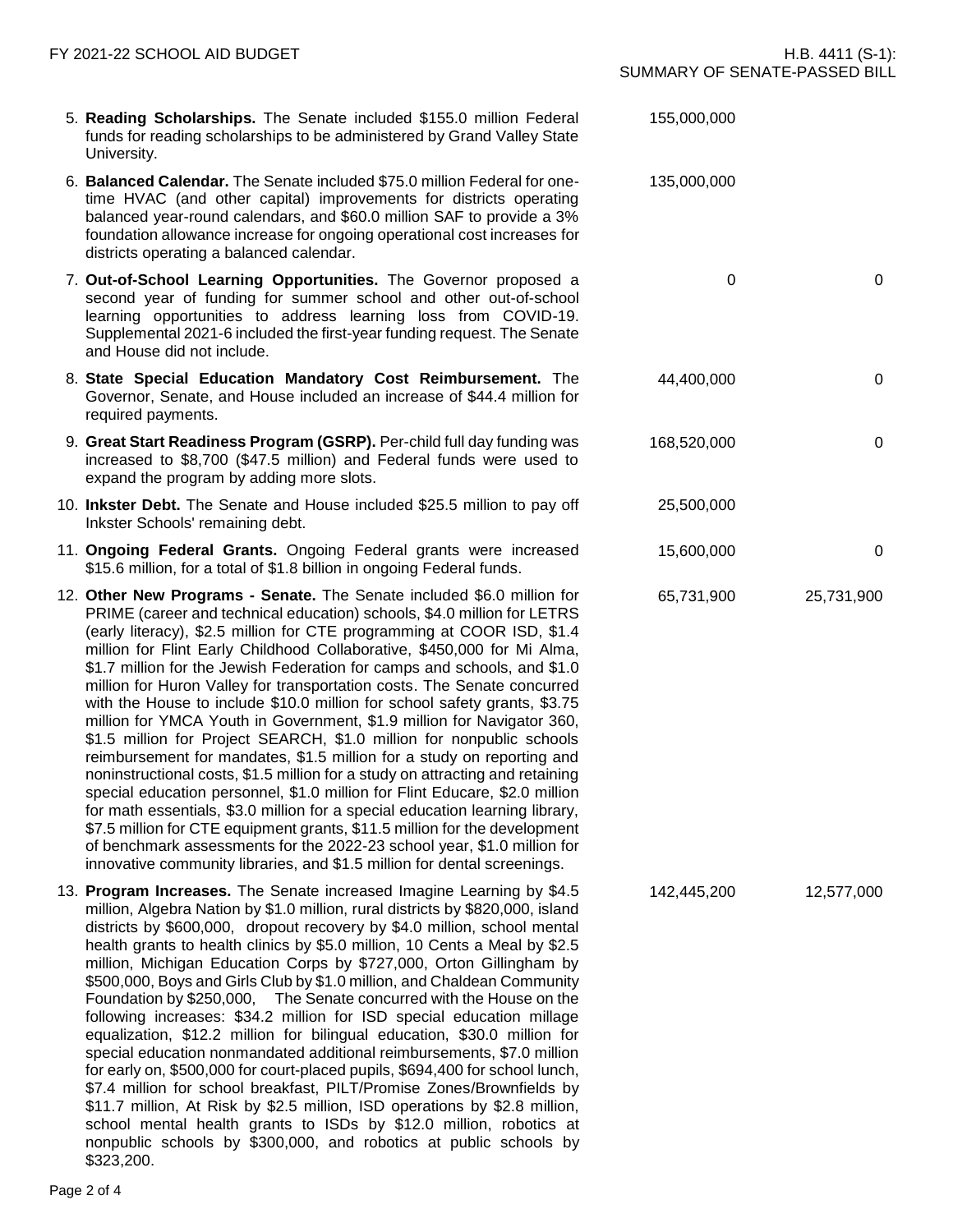| FY 2021-22 SCHOOL AID BUDGET                                                                                                                                                                                                                                                                                                                                                                                         | SUMMARY OF SENATE-PASSED BILL | H.B. 4411 (S-1): |
|----------------------------------------------------------------------------------------------------------------------------------------------------------------------------------------------------------------------------------------------------------------------------------------------------------------------------------------------------------------------------------------------------------------------|-------------------------------|------------------|
| 14. Center for Educational Performance and Information (CEPI). The<br>Senate concurred with the House to increase funding to CEPI by \$2.0<br>million, bringing total State support of CEPI to \$18.8 million.                                                                                                                                                                                                       | 2,000,000                     | 2,000,000        |
| 15. GF/GP to School Aid Fund (SAF) Fund Shift.                                                                                                                                                                                                                                                                                                                                                                       | $\Omega$                      | (4, 167, 000)    |
| 16. Foundation Allowance Cost Adjustments. Due primarily to declining<br>enrollment, foundation allowance costs are reduced \$221.0 million.                                                                                                                                                                                                                                                                         | (221,000,000)                 | 0                |
| 17. Elimination of One-Time Per-Pupil Payment. The Governor, House,<br>and Senate removed funding of roughly \$66 per pupil in one-time funding.                                                                                                                                                                                                                                                                     | (95,000,000)                  | 0                |
| 18. Elimination of Growing Districts Payment. The Governor, House, and<br>Senate removed funding for districts whose normal pupil membership<br>blend exceeded the 'superblend' that is in place for FY 2020-21.                                                                                                                                                                                                     | (66,000,000)                  | 0                |
| 19. Elimination of Categoricals. The Senate concurred with the House to<br>eliminate virtual learning supports (\$2.0 million), school meal lunch debt<br>(\$1.0 million), a placeholder for the Connecting Information in Education<br>Commission (\$100), teacher retention incentives (\$5.0 million), the<br>kindergarten entry observation tool (\$1.5 million), and the virtual learning<br>study (\$150,000). | (9,650,100)                   | (1,650,100)      |
| 20. School Aid Fund Cash Flow Borrowing. The line item for cash for<br>borrowing was reduced by \$1.9 million, for a remaining total of \$9.5 million.                                                                                                                                                                                                                                                               | (1,900,000)                   | 0                |
| 21. Other - Deposits into the School Aid Stabilization Fund (SASF) and<br>the MPSERS Reforms Reserve Fund. The House included a \$100.0<br>million School Aid Fund deposit into the SASF and a \$560.0 million<br>deposit into the MPSERS Fund. The Senate did not include either<br>deposit.                                                                                                                        | 0                             | 0                |
| 22. Other - ESSER 3 Equity Payment for FY 2020-21. While this analysis<br>is for FY 2021-22, it is worth mentioning that the bill includes \$362.0<br>million in Federal ESSER 3 funds to provide equalization payments to<br>ensure districts receive at least \$1,093 per pupil in Federal ESSER 3<br>funding.                                                                                                     | 0                             | 0                |
| 23. Economic Adjustments. Includes negative \$55,100 Gross and<br>negative \$46,400 GF/GP for total economic adjustments, of which an<br>estimated negative \$259,800 Gross and negative \$222,500 GF/GP is for<br>legacy retirement costs (pension and retiree health).                                                                                                                                             | (55, 100)                     | (46, 400)        |
|                                                                                                                                                                                                                                                                                                                                                                                                                      | \$1,608,945,900               | \$34,435,400     |
|                                                                                                                                                                                                                                                                                                                                                                                                                      | \$17,134,110,700              | \$85,400,000     |

#### **Boilerplate Changes from FY 2020-21 Year-to-Date:**

- 1. **Membership Definitions for Pandemic Learning.** The Governor, House, and Senate eliminated special membership provisions and definitions related to pandemic learning. The calculation of pupils in membership for FY 2021-22 would be 90% applied to the count of students in October 2021 plus 10% of the count of students in February 2021. (All pandemic-related 'Return to Learn' provisions were removed from the bill.) (Sec. 6, 21f, 101)
- 2. **Teacher of Record/Definition of Class.** The Senate extended by one year the date by which districts have to ensure that all teachers are 'appropriately placed'. (Sec. 6(8))
- 3. **Pupil Accounting Manual.** The Senate added a date (March 31) by which any changes to the pupil accounting manual must be made, in order to be effective for the following school year and required MDE to provide districts in violation of the PAM with a 30-day window to correct the violations. (Sec. 18)
- 4. **Reduction to Cyber School Foundation Allowance.** The Governor proposed a 20% reduction. The Senate and House did not concur. (Sec. 20)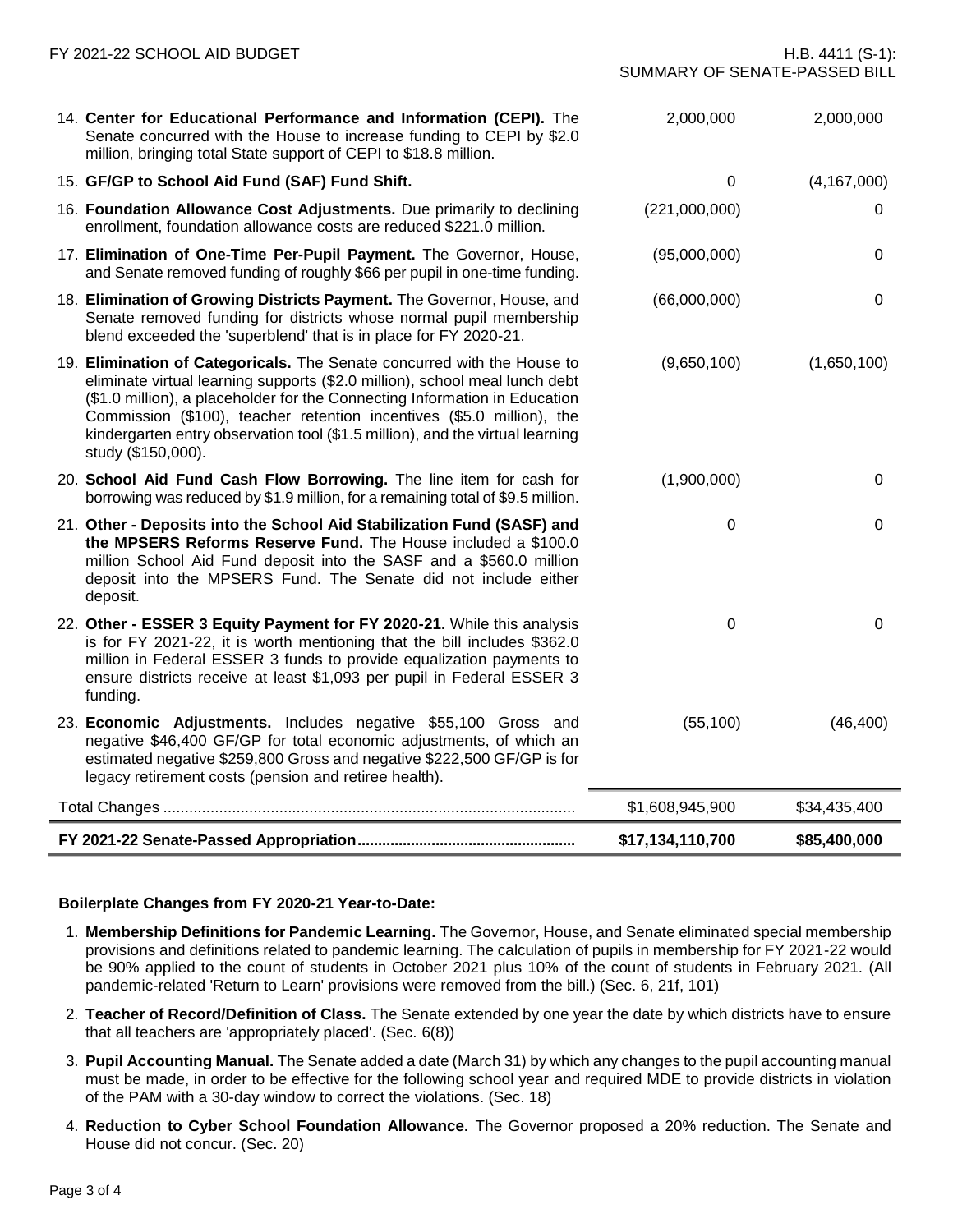- 5. **At Risk.** The Governor, House, and Senate increased the percentage, from 30% to 35%, of the amount higher-funded districts receive in per-pupil at risk payments as compared to lower-funded districts. The Senate also added a new allowable use of up to 10% of at risk funds for districts to provide evidence-based pre-kindergarten instructional and non-instructional services to children who meet at risk criteria. The Senate concurred with the House to broaden At Risk to include prekindergarten students. (Sec. 31a)
- 6. **10 Cents a Meal Administrative Funding.** The Governor changed the funding designated for administration, from up to 10% by districts and 6% by MDE, to up to 10% for MDE and 1% for each project partner. The Senate reduced this to 5% for MDE (because the overall funding for the program was doubled). (Sec. 31j)
- 7. **ISD Mental Health Grants.** The Senate included a change to the funding for ISDs such that each ISD would get a base grant of \$575,000 (the FY 21 amount) and the rest of the funding would be distributed based on population. Also, the Senate and House included language encouraging ISDs to provide suicide prevention and awareness education and counseling. (Sec. 31n)
- 8. **GSRP.** The Senate increased from 10% to 15% the percentage of children who can enroll in GSRP classrooms who are in families above the required income levels. (Sec. 32d)
- 9. **Early Literacy.** The Senate retained both existing early literacy programming and added \$4.0 million and substantive changes throughout the section to focus on professional development for early literacy teachers and coaches. (Sec. 35a)
- 10. **ISD Operational Funding.** The Senate and House added language requiring ISDs to include public school academies in all communications where traditional local districts are included, or not receive operational funding. (Sec. 81)
- 11. **CEPI Reporting.** The Governor included language narrowing CEPI's reporting to those areas where State or Federal laws require the reporting. The Senate and House did not include. (Sec. 94a)
- 12. **Benchmark Assessment Reporting.** The Senate concurred with House language requiring districts, in order to receive State aid, to publicly present the results from benchmark assessments and local benchmark assessments, and the progress toward meeting educational goals. (Sec. 98b)
- 13. **Adult Education.** The Governor and Senate changed the payments for adult education from the amounts paid in FY 2018-19 to a formula based on each ISD's population aged 18-24 who are not high school graduates (60%), each ISD's proportion of population aged 25 and up who are not high school graduates (35%), and each ISD's proportion of the State population age 18 and up who lack basic English language proficiency (5%). (Sec. 107)
- 14. **MPSERS.** The Senate concurred in House language allowing the Office of Retirement Services to adjust employer contribution rates if necessary. (Sec. 147 and 147c)
- 15. **Shared Time.** The Governor included new language requiring a district offering shared time programs to report each course for which participation by nonpublic or homeschool students exceeds 50% of all students. The Senate and House did not concur. (Sec. 166b)

Date Completed: 6-30-21 Fiscal Analyst: Kathryn Summers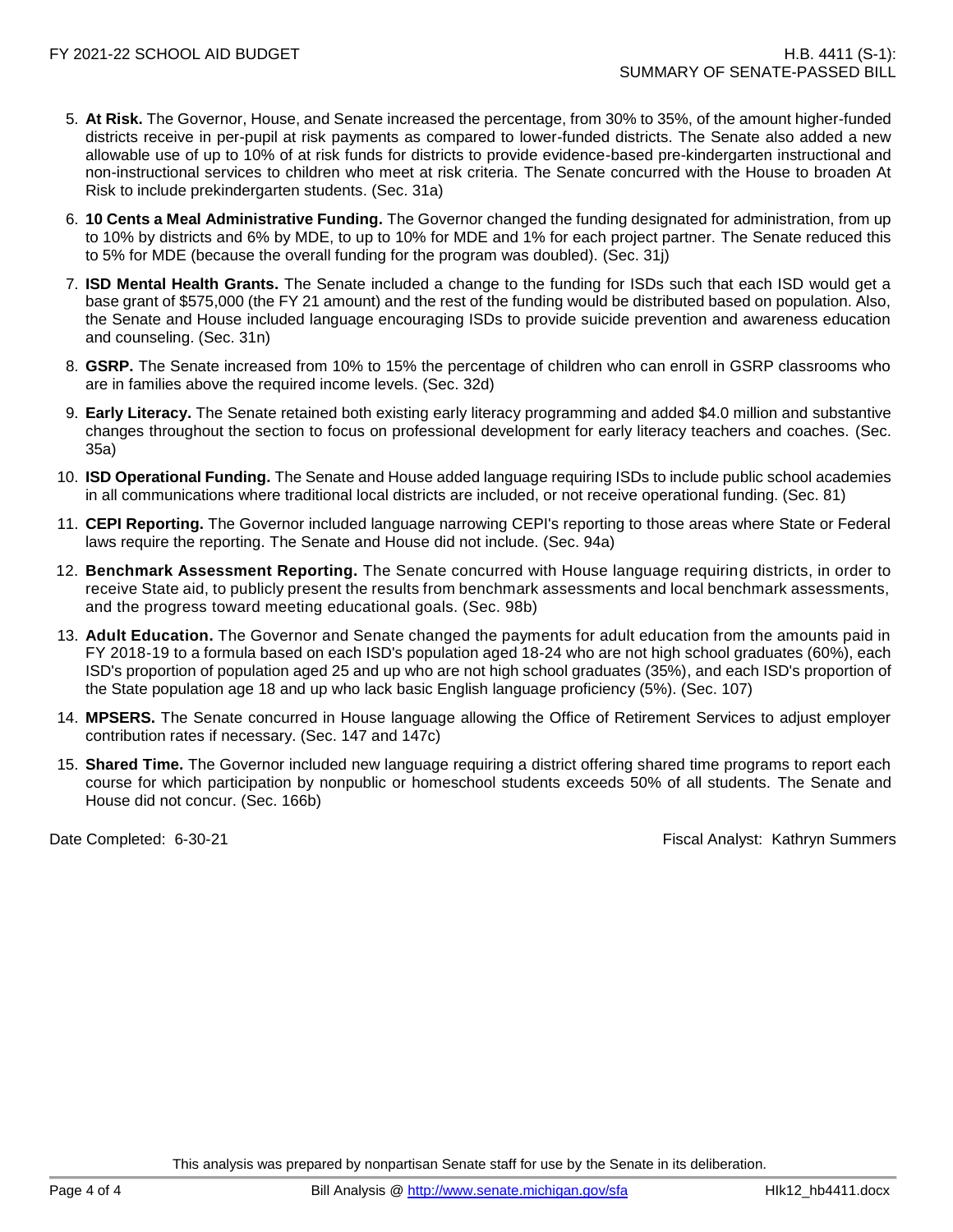

| FY 2020-21<br>FY 2020-21<br>Resulting<br>24-Jun<br>30-Jun<br>Change<br>Spending<br>FY 2020-21 w/<br>FY 2021-22<br>FY 2021-22<br>from<br>Spending<br>As of Feb 8, 2021<br><b>As of April 19, 2021</b><br>Line Item Description<br>Supplemental<br>House Passed*<br>Senate Passed<br><b>House Passed</b><br>Section<br>Deposit into the School Aid Stabilization Fund<br>$\overline{50}$<br>11a<br>\$0<br>\$0<br>\$0<br>\$0<br>\$0<br>\$95,000,000<br>\$0<br>\$0<br>\$95,000,000<br>\$95,000,000<br>$\overline{30}$<br>11d<br>Per-Pupil Adjustment to State Aid<br>\$0<br>11i<br>School Bond Loan Fund Payments - Debt Service<br>\$111,000,000<br>\$111,000,000<br>\$111,000,000<br>\$111,000,000<br>\$111,000,000<br>$$0$<br>\$9,500,000<br>11m<br>Cash Flow Borrowing Costs<br>\$11,400,000<br>\$11,400,000<br>\$8,700,000<br>\$9,500,000<br>11 <sub>0</sub><br>Nonpublics - Federal funds<br>\$0<br>\$179,800,000<br>\$0<br>\$0<br>\$0<br>11r(2), (4)<br>Federal ESSER 2 Formula<br>\$0<br>\$650,000,000<br>\$1,490,677,500<br>\$0<br>\$0<br>\$0<br>\$0<br>\$0<br>\$0<br><b>State Equalization Payment</b><br>\$136,000,000<br>\$136,000,000<br>11r(5)<br>Federal ESSER 3 Formula<br>\$0<br>\$0<br>\$0<br>11r(8)<br>\$3,347,849,700<br>\$0<br>\$0<br>\$0<br><b>ESSER Administration for MDE</b><br>\$0<br>$\overline{$}2,733,000$<br>11r(10)<br>\$8,281,500<br>\$0<br>11s<br><b>Flint Declaration of Emergency</b><br>\$8,075,100<br>\$8,075,100<br>\$8,075,100<br>\$8,075,100<br>\$8,075,100<br>\$0<br>11s<br>Educare<br>\$0<br>\$0<br>\$1,000,000<br>\$1,000,000<br>\$0<br>Early Childhood Collaborative<br>\$0<br>\$0<br>\$1,384,900<br>11s<br>\$0<br>\$0<br>\$1,384,900<br><b>ESSER 3 Equalization Payment</b><br>\$0<br>$\sqrt{6}$<br>11t<br>\$361,983,300<br>\$0<br>\$0<br>20f<br>\$18,000,000<br>\$18,000,000<br>\$18,000,000<br>\$18,000,000<br>Categorical Offset Payments<br>\$18,000,000<br>\$0<br>Partnership Model Districts<br>\$6,137,400<br>\$6,137,400<br>\$6,137,400<br>21h<br>\$6,137,400<br>\$6,137,400<br>22a<br>Proposal A Obligation Payment<br>\$4,880,500,000<br>\$4,880,500,000<br>\$4,836,000,000<br>\$4,742,000,000<br>\$4,742,000,000<br>\$0<br>22 <sub>b</sub><br>Discretionary Payment - State<br>\$5,204,000,000<br>\$259,000,000<br>\$4,566,500,000<br>\$4,566,500,000<br>\$4,558,000,000<br>\$4,945,000,000<br>22c<br>\$262,000,000<br>\$3,000,000<br>(\$259,000,000)<br><b>Equity Payment</b><br><b>Isolated Districts Funding</b><br>22d<br>\$1,077,300<br>\$7,000,000<br>\$7,000,000<br>\$7,000,000<br>\$7,342,700<br>\$8,420,000<br>22e<br><b>Rural Transportation Reimbursement</b><br>\$0<br>\$0<br>$\sqrt{6}$<br>\$0<br>\$0<br>\$0<br>\$0<br>22g<br><b>Inkster Debt</b><br>\$25,500,000<br>\$25,500,000<br>\$0<br><b>Technology Regional Data Hubs</b><br>22m<br>\$2,200,000<br>\$2,200,000<br>\$2,200,000<br>\$2,200,000<br>\$2,200,000<br>\$0<br>23a(2)(a)<br>Summer Programs - Federal<br>\$90,000,000<br>\$90,000,000<br>\$0<br>\$0<br>\$0<br>$$0$<br>Credit Recovery Programs - Federal<br>$\sqrt{6}$<br>$\sqrt{6}$<br>\$45,000,000<br>\$45,000,000<br>\$0<br>23a(2)(b)<br>\$0<br>$$0$<br>Before-, After-School Programs - Federal<br>\$0<br>\$0<br>\$17,400,000<br>\$17,400,000<br>23a(2)(c)<br>\$0<br>Innovative Summer School Programs<br>\$0<br>\$0<br>\$10,000,000<br>\$10,000,000<br>\$0<br>23a(2)(d)<br>Staff Incentives for Summer School - Federal<br>\$0<br>\$21,309,900<br>\$0<br>\$0<br>\$0<br>\$21,309,900<br>23c<br>Community Based Organizations Summer Programs -<br>23e<br>\$0<br>\$0<br>\$5,000,000<br>\$5,000,000<br>\$0<br>\$0<br>\$0<br>\$7,150,000<br>\$7,650,000<br>\$7,650,000<br>24<br><b>Court-Placed Pupils</b><br>\$7,150,000<br>\$7,650,000<br>\$0<br>24a<br>Juvenile Detention Facilities<br>\$1,355,700<br>\$1,355,700<br>\$1,355,700<br>\$1,355,700<br>\$1,355,700<br>\$0<br>25f<br><b>Strict Discipline Academies</b><br>\$1,600,000<br>\$1,600,000<br>\$1,600,000<br>\$1,600,000<br>\$1,600,000<br>25g<br>Dropout Recovery<br>\$750,000<br>\$750,000<br>\$750,000<br>$\sqrt{6}$<br>\$750,000<br>\$750,000<br><b>Attendance Recovery</b><br>\$2,000,000<br>\$2,000,000<br>\$6,000,000<br>\$2,000,000<br>25i<br>\$2,000,000<br>\$4,000,000<br>25j<br>\$2,000,000<br>$\$0$<br><b>Virtual Learning Supports</b><br>\$2,000,000<br>\$2,000,000<br>\$0<br>\$0<br>$\sqrt{6}$<br>\$0<br>\$0<br>\$0<br>25k<br>Star Academy<br>\$0<br>\$0<br>Renaissance Zone Costs<br>26a<br>\$15,300,000<br>\$15,300,000<br>\$15,300,000<br>\$15,300,000<br>\$15,300,000<br>\$0<br>\$0<br>26 <sub>b</sub><br><b>PILT Reimbursement</b><br>\$4,645,000<br>\$4,645,000<br>\$4,710,000<br>\$4,645,000<br>\$4,710,000<br>\$0<br>26c<br>Promise Zone<br>\$9,700,000<br>\$9,700,000<br>\$11,300,000<br>\$13,800,000<br>\$13,800,000<br>$$0$<br>ISD Brownfield Redevelopment Reimbursement<br>26d<br>\$0<br>\$0<br>\$0<br>\$7,500,000<br>\$7,500,000<br>\$0<br>\$66,000,000<br>\$66,000,000<br>\$50,000,000<br>29a<br><b>Growing Districts Categorical</b><br>\$0<br>\$0<br>\$0<br>29 <sub>b</sub><br><b>Enrollment Stability Supports</b><br>\$0<br>\$0<br>\$0<br>\$0<br>\$0<br>\$0<br>31a<br>\$510,000,000<br>\$510,000,000<br>\$510,000,000<br>\$512,500,000<br>\$512,500,000<br>"At Risk" Pupil Support - Base<br>\$0<br>31a(7)<br>Child and Adolescent Health Centers<br>\$8.000.000<br>\$8.000.000<br>\$8,000,000<br>\$8,000,000<br>\$8,000,000<br>\$0<br>Vision/Hearing/Dental Screening<br>\$5,150,000<br>\$5,150,000<br>\$5,150,000<br>\$6,650,000<br>\$6,650,000<br>31a(8) |  |  | <b>HB 4411</b> | HB 4411 (H-2) | HB 4411 (S-1) |  |
|-----------------------------------------------------------------------------------------------------------------------------------------------------------------------------------------------------------------------------------------------------------------------------------------------------------------------------------------------------------------------------------------------------------------------------------------------------------------------------------------------------------------------------------------------------------------------------------------------------------------------------------------------------------------------------------------------------------------------------------------------------------------------------------------------------------------------------------------------------------------------------------------------------------------------------------------------------------------------------------------------------------------------------------------------------------------------------------------------------------------------------------------------------------------------------------------------------------------------------------------------------------------------------------------------------------------------------------------------------------------------------------------------------------------------------------------------------------------------------------------------------------------------------------------------------------------------------------------------------------------------------------------------------------------------------------------------------------------------------------------------------------------------------------------------------------------------------------------------------------------------------------------------------------------------------------------------------------------------------------------------------------------------------------------------------------------------------------------------------------------------------------------------------------------------------------------------------------------------------------------------------------------------------------------------------------------------------------------------------------------------------------------------------------------------------------------------------------------------------------------------------------------------------------------------------------------------------------------------------------------------------------------------------------------------------------------------------------------------------------------------------------------------------------------------------------------------------------------------------------------------------------------------------------------------------------------------------------------------------------------------------------------------------------------------------------------------------------------------------------------------------------------------------------------------------------------------------------------------------------------------------------------------------------------------------------------------------------------------------------------------------------------------------------------------------------------------------------------------------------------------------------------------------------------------------------------------------------------------------------------------------------------------------------------------------------------------------------------------------------------------------------------------------------------------------------------------------------------------------------------------------------------------------------------------------------------------------------------------------------------------------------------------------------------------------------------------------------------------------------------------------------------------------------------------------------------------------------------------------------------------------------------------------------------------------------------------------------------------------------------------------------------------------------------------------------------------------------------------------------------------------------------------------------------------------------------------------------------------------------------------------------------------------------------------------------------------------------------------------------------------------------------------------------------------------------------------------------------------------------------------------------------------------------------------------------------------------------------------------------------------------------------------------------------------------------------------------------------------------------------------------------------------------------------------------------------------------------------------------------------------------------------------------------------------------------------------------------------------------------------------------------------------------------------------------------------------------------------------------------------------------------------------------------------|--|--|----------------|---------------|---------------|--|
|                                                                                                                                                                                                                                                                                                                                                                                                                                                                                                                                                                                                                                                                                                                                                                                                                                                                                                                                                                                                                                                                                                                                                                                                                                                                                                                                                                                                                                                                                                                                                                                                                                                                                                                                                                                                                                                                                                                                                                                                                                                                                                                                                                                                                                                                                                                                                                                                                                                                                                                                                                                                                                                                                                                                                                                                                                                                                                                                                                                                                                                                                                                                                                                                                                                                                                                                                                                                                                                                                                                                                                                                                                                                                                                                                                                                                                                                                                                                                                                                                                                                                                                                                                                                                                                                                                                                                                                                                                                                                                                                                                                                                                                                                                                                                                                                                                                                                                                                                                                                                                                                                                                                                                                                                                                                                                                                                                                                                                                                                                                                         |  |  |                |               |               |  |
|                                                                                                                                                                                                                                                                                                                                                                                                                                                                                                                                                                                                                                                                                                                                                                                                                                                                                                                                                                                                                                                                                                                                                                                                                                                                                                                                                                                                                                                                                                                                                                                                                                                                                                                                                                                                                                                                                                                                                                                                                                                                                                                                                                                                                                                                                                                                                                                                                                                                                                                                                                                                                                                                                                                                                                                                                                                                                                                                                                                                                                                                                                                                                                                                                                                                                                                                                                                                                                                                                                                                                                                                                                                                                                                                                                                                                                                                                                                                                                                                                                                                                                                                                                                                                                                                                                                                                                                                                                                                                                                                                                                                                                                                                                                                                                                                                                                                                                                                                                                                                                                                                                                                                                                                                                                                                                                                                                                                                                                                                                                                         |  |  |                |               |               |  |
|                                                                                                                                                                                                                                                                                                                                                                                                                                                                                                                                                                                                                                                                                                                                                                                                                                                                                                                                                                                                                                                                                                                                                                                                                                                                                                                                                                                                                                                                                                                                                                                                                                                                                                                                                                                                                                                                                                                                                                                                                                                                                                                                                                                                                                                                                                                                                                                                                                                                                                                                                                                                                                                                                                                                                                                                                                                                                                                                                                                                                                                                                                                                                                                                                                                                                                                                                                                                                                                                                                                                                                                                                                                                                                                                                                                                                                                                                                                                                                                                                                                                                                                                                                                                                                                                                                                                                                                                                                                                                                                                                                                                                                                                                                                                                                                                                                                                                                                                                                                                                                                                                                                                                                                                                                                                                                                                                                                                                                                                                                                                         |  |  |                |               |               |  |
|                                                                                                                                                                                                                                                                                                                                                                                                                                                                                                                                                                                                                                                                                                                                                                                                                                                                                                                                                                                                                                                                                                                                                                                                                                                                                                                                                                                                                                                                                                                                                                                                                                                                                                                                                                                                                                                                                                                                                                                                                                                                                                                                                                                                                                                                                                                                                                                                                                                                                                                                                                                                                                                                                                                                                                                                                                                                                                                                                                                                                                                                                                                                                                                                                                                                                                                                                                                                                                                                                                                                                                                                                                                                                                                                                                                                                                                                                                                                                                                                                                                                                                                                                                                                                                                                                                                                                                                                                                                                                                                                                                                                                                                                                                                                                                                                                                                                                                                                                                                                                                                                                                                                                                                                                                                                                                                                                                                                                                                                                                                                         |  |  |                |               |               |  |
|                                                                                                                                                                                                                                                                                                                                                                                                                                                                                                                                                                                                                                                                                                                                                                                                                                                                                                                                                                                                                                                                                                                                                                                                                                                                                                                                                                                                                                                                                                                                                                                                                                                                                                                                                                                                                                                                                                                                                                                                                                                                                                                                                                                                                                                                                                                                                                                                                                                                                                                                                                                                                                                                                                                                                                                                                                                                                                                                                                                                                                                                                                                                                                                                                                                                                                                                                                                                                                                                                                                                                                                                                                                                                                                                                                                                                                                                                                                                                                                                                                                                                                                                                                                                                                                                                                                                                                                                                                                                                                                                                                                                                                                                                                                                                                                                                                                                                                                                                                                                                                                                                                                                                                                                                                                                                                                                                                                                                                                                                                                                         |  |  |                |               |               |  |
|                                                                                                                                                                                                                                                                                                                                                                                                                                                                                                                                                                                                                                                                                                                                                                                                                                                                                                                                                                                                                                                                                                                                                                                                                                                                                                                                                                                                                                                                                                                                                                                                                                                                                                                                                                                                                                                                                                                                                                                                                                                                                                                                                                                                                                                                                                                                                                                                                                                                                                                                                                                                                                                                                                                                                                                                                                                                                                                                                                                                                                                                                                                                                                                                                                                                                                                                                                                                                                                                                                                                                                                                                                                                                                                                                                                                                                                                                                                                                                                                                                                                                                                                                                                                                                                                                                                                                                                                                                                                                                                                                                                                                                                                                                                                                                                                                                                                                                                                                                                                                                                                                                                                                                                                                                                                                                                                                                                                                                                                                                                                         |  |  |                |               |               |  |
|                                                                                                                                                                                                                                                                                                                                                                                                                                                                                                                                                                                                                                                                                                                                                                                                                                                                                                                                                                                                                                                                                                                                                                                                                                                                                                                                                                                                                                                                                                                                                                                                                                                                                                                                                                                                                                                                                                                                                                                                                                                                                                                                                                                                                                                                                                                                                                                                                                                                                                                                                                                                                                                                                                                                                                                                                                                                                                                                                                                                                                                                                                                                                                                                                                                                                                                                                                                                                                                                                                                                                                                                                                                                                                                                                                                                                                                                                                                                                                                                                                                                                                                                                                                                                                                                                                                                                                                                                                                                                                                                                                                                                                                                                                                                                                                                                                                                                                                                                                                                                                                                                                                                                                                                                                                                                                                                                                                                                                                                                                                                         |  |  |                |               |               |  |
|                                                                                                                                                                                                                                                                                                                                                                                                                                                                                                                                                                                                                                                                                                                                                                                                                                                                                                                                                                                                                                                                                                                                                                                                                                                                                                                                                                                                                                                                                                                                                                                                                                                                                                                                                                                                                                                                                                                                                                                                                                                                                                                                                                                                                                                                                                                                                                                                                                                                                                                                                                                                                                                                                                                                                                                                                                                                                                                                                                                                                                                                                                                                                                                                                                                                                                                                                                                                                                                                                                                                                                                                                                                                                                                                                                                                                                                                                                                                                                                                                                                                                                                                                                                                                                                                                                                                                                                                                                                                                                                                                                                                                                                                                                                                                                                                                                                                                                                                                                                                                                                                                                                                                                                                                                                                                                                                                                                                                                                                                                                                         |  |  |                |               |               |  |
|                                                                                                                                                                                                                                                                                                                                                                                                                                                                                                                                                                                                                                                                                                                                                                                                                                                                                                                                                                                                                                                                                                                                                                                                                                                                                                                                                                                                                                                                                                                                                                                                                                                                                                                                                                                                                                                                                                                                                                                                                                                                                                                                                                                                                                                                                                                                                                                                                                                                                                                                                                                                                                                                                                                                                                                                                                                                                                                                                                                                                                                                                                                                                                                                                                                                                                                                                                                                                                                                                                                                                                                                                                                                                                                                                                                                                                                                                                                                                                                                                                                                                                                                                                                                                                                                                                                                                                                                                                                                                                                                                                                                                                                                                                                                                                                                                                                                                                                                                                                                                                                                                                                                                                                                                                                                                                                                                                                                                                                                                                                                         |  |  |                |               |               |  |
|                                                                                                                                                                                                                                                                                                                                                                                                                                                                                                                                                                                                                                                                                                                                                                                                                                                                                                                                                                                                                                                                                                                                                                                                                                                                                                                                                                                                                                                                                                                                                                                                                                                                                                                                                                                                                                                                                                                                                                                                                                                                                                                                                                                                                                                                                                                                                                                                                                                                                                                                                                                                                                                                                                                                                                                                                                                                                                                                                                                                                                                                                                                                                                                                                                                                                                                                                                                                                                                                                                                                                                                                                                                                                                                                                                                                                                                                                                                                                                                                                                                                                                                                                                                                                                                                                                                                                                                                                                                                                                                                                                                                                                                                                                                                                                                                                                                                                                                                                                                                                                                                                                                                                                                                                                                                                                                                                                                                                                                                                                                                         |  |  |                |               |               |  |
|                                                                                                                                                                                                                                                                                                                                                                                                                                                                                                                                                                                                                                                                                                                                                                                                                                                                                                                                                                                                                                                                                                                                                                                                                                                                                                                                                                                                                                                                                                                                                                                                                                                                                                                                                                                                                                                                                                                                                                                                                                                                                                                                                                                                                                                                                                                                                                                                                                                                                                                                                                                                                                                                                                                                                                                                                                                                                                                                                                                                                                                                                                                                                                                                                                                                                                                                                                                                                                                                                                                                                                                                                                                                                                                                                                                                                                                                                                                                                                                                                                                                                                                                                                                                                                                                                                                                                                                                                                                                                                                                                                                                                                                                                                                                                                                                                                                                                                                                                                                                                                                                                                                                                                                                                                                                                                                                                                                                                                                                                                                                         |  |  |                |               |               |  |
|                                                                                                                                                                                                                                                                                                                                                                                                                                                                                                                                                                                                                                                                                                                                                                                                                                                                                                                                                                                                                                                                                                                                                                                                                                                                                                                                                                                                                                                                                                                                                                                                                                                                                                                                                                                                                                                                                                                                                                                                                                                                                                                                                                                                                                                                                                                                                                                                                                                                                                                                                                                                                                                                                                                                                                                                                                                                                                                                                                                                                                                                                                                                                                                                                                                                                                                                                                                                                                                                                                                                                                                                                                                                                                                                                                                                                                                                                                                                                                                                                                                                                                                                                                                                                                                                                                                                                                                                                                                                                                                                                                                                                                                                                                                                                                                                                                                                                                                                                                                                                                                                                                                                                                                                                                                                                                                                                                                                                                                                                                                                         |  |  |                |               |               |  |
|                                                                                                                                                                                                                                                                                                                                                                                                                                                                                                                                                                                                                                                                                                                                                                                                                                                                                                                                                                                                                                                                                                                                                                                                                                                                                                                                                                                                                                                                                                                                                                                                                                                                                                                                                                                                                                                                                                                                                                                                                                                                                                                                                                                                                                                                                                                                                                                                                                                                                                                                                                                                                                                                                                                                                                                                                                                                                                                                                                                                                                                                                                                                                                                                                                                                                                                                                                                                                                                                                                                                                                                                                                                                                                                                                                                                                                                                                                                                                                                                                                                                                                                                                                                                                                                                                                                                                                                                                                                                                                                                                                                                                                                                                                                                                                                                                                                                                                                                                                                                                                                                                                                                                                                                                                                                                                                                                                                                                                                                                                                                         |  |  |                |               |               |  |
|                                                                                                                                                                                                                                                                                                                                                                                                                                                                                                                                                                                                                                                                                                                                                                                                                                                                                                                                                                                                                                                                                                                                                                                                                                                                                                                                                                                                                                                                                                                                                                                                                                                                                                                                                                                                                                                                                                                                                                                                                                                                                                                                                                                                                                                                                                                                                                                                                                                                                                                                                                                                                                                                                                                                                                                                                                                                                                                                                                                                                                                                                                                                                                                                                                                                                                                                                                                                                                                                                                                                                                                                                                                                                                                                                                                                                                                                                                                                                                                                                                                                                                                                                                                                                                                                                                                                                                                                                                                                                                                                                                                                                                                                                                                                                                                                                                                                                                                                                                                                                                                                                                                                                                                                                                                                                                                                                                                                                                                                                                                                         |  |  |                |               |               |  |
|                                                                                                                                                                                                                                                                                                                                                                                                                                                                                                                                                                                                                                                                                                                                                                                                                                                                                                                                                                                                                                                                                                                                                                                                                                                                                                                                                                                                                                                                                                                                                                                                                                                                                                                                                                                                                                                                                                                                                                                                                                                                                                                                                                                                                                                                                                                                                                                                                                                                                                                                                                                                                                                                                                                                                                                                                                                                                                                                                                                                                                                                                                                                                                                                                                                                                                                                                                                                                                                                                                                                                                                                                                                                                                                                                                                                                                                                                                                                                                                                                                                                                                                                                                                                                                                                                                                                                                                                                                                                                                                                                                                                                                                                                                                                                                                                                                                                                                                                                                                                                                                                                                                                                                                                                                                                                                                                                                                                                                                                                                                                         |  |  |                |               |               |  |
|                                                                                                                                                                                                                                                                                                                                                                                                                                                                                                                                                                                                                                                                                                                                                                                                                                                                                                                                                                                                                                                                                                                                                                                                                                                                                                                                                                                                                                                                                                                                                                                                                                                                                                                                                                                                                                                                                                                                                                                                                                                                                                                                                                                                                                                                                                                                                                                                                                                                                                                                                                                                                                                                                                                                                                                                                                                                                                                                                                                                                                                                                                                                                                                                                                                                                                                                                                                                                                                                                                                                                                                                                                                                                                                                                                                                                                                                                                                                                                                                                                                                                                                                                                                                                                                                                                                                                                                                                                                                                                                                                                                                                                                                                                                                                                                                                                                                                                                                                                                                                                                                                                                                                                                                                                                                                                                                                                                                                                                                                                                                         |  |  |                |               |               |  |
|                                                                                                                                                                                                                                                                                                                                                                                                                                                                                                                                                                                                                                                                                                                                                                                                                                                                                                                                                                                                                                                                                                                                                                                                                                                                                                                                                                                                                                                                                                                                                                                                                                                                                                                                                                                                                                                                                                                                                                                                                                                                                                                                                                                                                                                                                                                                                                                                                                                                                                                                                                                                                                                                                                                                                                                                                                                                                                                                                                                                                                                                                                                                                                                                                                                                                                                                                                                                                                                                                                                                                                                                                                                                                                                                                                                                                                                                                                                                                                                                                                                                                                                                                                                                                                                                                                                                                                                                                                                                                                                                                                                                                                                                                                                                                                                                                                                                                                                                                                                                                                                                                                                                                                                                                                                                                                                                                                                                                                                                                                                                         |  |  |                |               |               |  |
|                                                                                                                                                                                                                                                                                                                                                                                                                                                                                                                                                                                                                                                                                                                                                                                                                                                                                                                                                                                                                                                                                                                                                                                                                                                                                                                                                                                                                                                                                                                                                                                                                                                                                                                                                                                                                                                                                                                                                                                                                                                                                                                                                                                                                                                                                                                                                                                                                                                                                                                                                                                                                                                                                                                                                                                                                                                                                                                                                                                                                                                                                                                                                                                                                                                                                                                                                                                                                                                                                                                                                                                                                                                                                                                                                                                                                                                                                                                                                                                                                                                                                                                                                                                                                                                                                                                                                                                                                                                                                                                                                                                                                                                                                                                                                                                                                                                                                                                                                                                                                                                                                                                                                                                                                                                                                                                                                                                                                                                                                                                                         |  |  |                |               |               |  |
|                                                                                                                                                                                                                                                                                                                                                                                                                                                                                                                                                                                                                                                                                                                                                                                                                                                                                                                                                                                                                                                                                                                                                                                                                                                                                                                                                                                                                                                                                                                                                                                                                                                                                                                                                                                                                                                                                                                                                                                                                                                                                                                                                                                                                                                                                                                                                                                                                                                                                                                                                                                                                                                                                                                                                                                                                                                                                                                                                                                                                                                                                                                                                                                                                                                                                                                                                                                                                                                                                                                                                                                                                                                                                                                                                                                                                                                                                                                                                                                                                                                                                                                                                                                                                                                                                                                                                                                                                                                                                                                                                                                                                                                                                                                                                                                                                                                                                                                                                                                                                                                                                                                                                                                                                                                                                                                                                                                                                                                                                                                                         |  |  |                |               |               |  |
|                                                                                                                                                                                                                                                                                                                                                                                                                                                                                                                                                                                                                                                                                                                                                                                                                                                                                                                                                                                                                                                                                                                                                                                                                                                                                                                                                                                                                                                                                                                                                                                                                                                                                                                                                                                                                                                                                                                                                                                                                                                                                                                                                                                                                                                                                                                                                                                                                                                                                                                                                                                                                                                                                                                                                                                                                                                                                                                                                                                                                                                                                                                                                                                                                                                                                                                                                                                                                                                                                                                                                                                                                                                                                                                                                                                                                                                                                                                                                                                                                                                                                                                                                                                                                                                                                                                                                                                                                                                                                                                                                                                                                                                                                                                                                                                                                                                                                                                                                                                                                                                                                                                                                                                                                                                                                                                                                                                                                                                                                                                                         |  |  |                |               |               |  |
|                                                                                                                                                                                                                                                                                                                                                                                                                                                                                                                                                                                                                                                                                                                                                                                                                                                                                                                                                                                                                                                                                                                                                                                                                                                                                                                                                                                                                                                                                                                                                                                                                                                                                                                                                                                                                                                                                                                                                                                                                                                                                                                                                                                                                                                                                                                                                                                                                                                                                                                                                                                                                                                                                                                                                                                                                                                                                                                                                                                                                                                                                                                                                                                                                                                                                                                                                                                                                                                                                                                                                                                                                                                                                                                                                                                                                                                                                                                                                                                                                                                                                                                                                                                                                                                                                                                                                                                                                                                                                                                                                                                                                                                                                                                                                                                                                                                                                                                                                                                                                                                                                                                                                                                                                                                                                                                                                                                                                                                                                                                                         |  |  |                |               |               |  |
|                                                                                                                                                                                                                                                                                                                                                                                                                                                                                                                                                                                                                                                                                                                                                                                                                                                                                                                                                                                                                                                                                                                                                                                                                                                                                                                                                                                                                                                                                                                                                                                                                                                                                                                                                                                                                                                                                                                                                                                                                                                                                                                                                                                                                                                                                                                                                                                                                                                                                                                                                                                                                                                                                                                                                                                                                                                                                                                                                                                                                                                                                                                                                                                                                                                                                                                                                                                                                                                                                                                                                                                                                                                                                                                                                                                                                                                                                                                                                                                                                                                                                                                                                                                                                                                                                                                                                                                                                                                                                                                                                                                                                                                                                                                                                                                                                                                                                                                                                                                                                                                                                                                                                                                                                                                                                                                                                                                                                                                                                                                                         |  |  |                |               |               |  |
|                                                                                                                                                                                                                                                                                                                                                                                                                                                                                                                                                                                                                                                                                                                                                                                                                                                                                                                                                                                                                                                                                                                                                                                                                                                                                                                                                                                                                                                                                                                                                                                                                                                                                                                                                                                                                                                                                                                                                                                                                                                                                                                                                                                                                                                                                                                                                                                                                                                                                                                                                                                                                                                                                                                                                                                                                                                                                                                                                                                                                                                                                                                                                                                                                                                                                                                                                                                                                                                                                                                                                                                                                                                                                                                                                                                                                                                                                                                                                                                                                                                                                                                                                                                                                                                                                                                                                                                                                                                                                                                                                                                                                                                                                                                                                                                                                                                                                                                                                                                                                                                                                                                                                                                                                                                                                                                                                                                                                                                                                                                                         |  |  |                |               |               |  |
|                                                                                                                                                                                                                                                                                                                                                                                                                                                                                                                                                                                                                                                                                                                                                                                                                                                                                                                                                                                                                                                                                                                                                                                                                                                                                                                                                                                                                                                                                                                                                                                                                                                                                                                                                                                                                                                                                                                                                                                                                                                                                                                                                                                                                                                                                                                                                                                                                                                                                                                                                                                                                                                                                                                                                                                                                                                                                                                                                                                                                                                                                                                                                                                                                                                                                                                                                                                                                                                                                                                                                                                                                                                                                                                                                                                                                                                                                                                                                                                                                                                                                                                                                                                                                                                                                                                                                                                                                                                                                                                                                                                                                                                                                                                                                                                                                                                                                                                                                                                                                                                                                                                                                                                                                                                                                                                                                                                                                                                                                                                                         |  |  |                |               |               |  |
|                                                                                                                                                                                                                                                                                                                                                                                                                                                                                                                                                                                                                                                                                                                                                                                                                                                                                                                                                                                                                                                                                                                                                                                                                                                                                                                                                                                                                                                                                                                                                                                                                                                                                                                                                                                                                                                                                                                                                                                                                                                                                                                                                                                                                                                                                                                                                                                                                                                                                                                                                                                                                                                                                                                                                                                                                                                                                                                                                                                                                                                                                                                                                                                                                                                                                                                                                                                                                                                                                                                                                                                                                                                                                                                                                                                                                                                                                                                                                                                                                                                                                                                                                                                                                                                                                                                                                                                                                                                                                                                                                                                                                                                                                                                                                                                                                                                                                                                                                                                                                                                                                                                                                                                                                                                                                                                                                                                                                                                                                                                                         |  |  |                |               |               |  |
|                                                                                                                                                                                                                                                                                                                                                                                                                                                                                                                                                                                                                                                                                                                                                                                                                                                                                                                                                                                                                                                                                                                                                                                                                                                                                                                                                                                                                                                                                                                                                                                                                                                                                                                                                                                                                                                                                                                                                                                                                                                                                                                                                                                                                                                                                                                                                                                                                                                                                                                                                                                                                                                                                                                                                                                                                                                                                                                                                                                                                                                                                                                                                                                                                                                                                                                                                                                                                                                                                                                                                                                                                                                                                                                                                                                                                                                                                                                                                                                                                                                                                                                                                                                                                                                                                                                                                                                                                                                                                                                                                                                                                                                                                                                                                                                                                                                                                                                                                                                                                                                                                                                                                                                                                                                                                                                                                                                                                                                                                                                                         |  |  |                |               |               |  |
|                                                                                                                                                                                                                                                                                                                                                                                                                                                                                                                                                                                                                                                                                                                                                                                                                                                                                                                                                                                                                                                                                                                                                                                                                                                                                                                                                                                                                                                                                                                                                                                                                                                                                                                                                                                                                                                                                                                                                                                                                                                                                                                                                                                                                                                                                                                                                                                                                                                                                                                                                                                                                                                                                                                                                                                                                                                                                                                                                                                                                                                                                                                                                                                                                                                                                                                                                                                                                                                                                                                                                                                                                                                                                                                                                                                                                                                                                                                                                                                                                                                                                                                                                                                                                                                                                                                                                                                                                                                                                                                                                                                                                                                                                                                                                                                                                                                                                                                                                                                                                                                                                                                                                                                                                                                                                                                                                                                                                                                                                                                                         |  |  |                |               |               |  |
|                                                                                                                                                                                                                                                                                                                                                                                                                                                                                                                                                                                                                                                                                                                                                                                                                                                                                                                                                                                                                                                                                                                                                                                                                                                                                                                                                                                                                                                                                                                                                                                                                                                                                                                                                                                                                                                                                                                                                                                                                                                                                                                                                                                                                                                                                                                                                                                                                                                                                                                                                                                                                                                                                                                                                                                                                                                                                                                                                                                                                                                                                                                                                                                                                                                                                                                                                                                                                                                                                                                                                                                                                                                                                                                                                                                                                                                                                                                                                                                                                                                                                                                                                                                                                                                                                                                                                                                                                                                                                                                                                                                                                                                                                                                                                                                                                                                                                                                                                                                                                                                                                                                                                                                                                                                                                                                                                                                                                                                                                                                                         |  |  |                |               |               |  |
|                                                                                                                                                                                                                                                                                                                                                                                                                                                                                                                                                                                                                                                                                                                                                                                                                                                                                                                                                                                                                                                                                                                                                                                                                                                                                                                                                                                                                                                                                                                                                                                                                                                                                                                                                                                                                                                                                                                                                                                                                                                                                                                                                                                                                                                                                                                                                                                                                                                                                                                                                                                                                                                                                                                                                                                                                                                                                                                                                                                                                                                                                                                                                                                                                                                                                                                                                                                                                                                                                                                                                                                                                                                                                                                                                                                                                                                                                                                                                                                                                                                                                                                                                                                                                                                                                                                                                                                                                                                                                                                                                                                                                                                                                                                                                                                                                                                                                                                                                                                                                                                                                                                                                                                                                                                                                                                                                                                                                                                                                                                                         |  |  |                |               |               |  |
|                                                                                                                                                                                                                                                                                                                                                                                                                                                                                                                                                                                                                                                                                                                                                                                                                                                                                                                                                                                                                                                                                                                                                                                                                                                                                                                                                                                                                                                                                                                                                                                                                                                                                                                                                                                                                                                                                                                                                                                                                                                                                                                                                                                                                                                                                                                                                                                                                                                                                                                                                                                                                                                                                                                                                                                                                                                                                                                                                                                                                                                                                                                                                                                                                                                                                                                                                                                                                                                                                                                                                                                                                                                                                                                                                                                                                                                                                                                                                                                                                                                                                                                                                                                                                                                                                                                                                                                                                                                                                                                                                                                                                                                                                                                                                                                                                                                                                                                                                                                                                                                                                                                                                                                                                                                                                                                                                                                                                                                                                                                                         |  |  |                |               |               |  |
|                                                                                                                                                                                                                                                                                                                                                                                                                                                                                                                                                                                                                                                                                                                                                                                                                                                                                                                                                                                                                                                                                                                                                                                                                                                                                                                                                                                                                                                                                                                                                                                                                                                                                                                                                                                                                                                                                                                                                                                                                                                                                                                                                                                                                                                                                                                                                                                                                                                                                                                                                                                                                                                                                                                                                                                                                                                                                                                                                                                                                                                                                                                                                                                                                                                                                                                                                                                                                                                                                                                                                                                                                                                                                                                                                                                                                                                                                                                                                                                                                                                                                                                                                                                                                                                                                                                                                                                                                                                                                                                                                                                                                                                                                                                                                                                                                                                                                                                                                                                                                                                                                                                                                                                                                                                                                                                                                                                                                                                                                                                                         |  |  |                |               |               |  |
|                                                                                                                                                                                                                                                                                                                                                                                                                                                                                                                                                                                                                                                                                                                                                                                                                                                                                                                                                                                                                                                                                                                                                                                                                                                                                                                                                                                                                                                                                                                                                                                                                                                                                                                                                                                                                                                                                                                                                                                                                                                                                                                                                                                                                                                                                                                                                                                                                                                                                                                                                                                                                                                                                                                                                                                                                                                                                                                                                                                                                                                                                                                                                                                                                                                                                                                                                                                                                                                                                                                                                                                                                                                                                                                                                                                                                                                                                                                                                                                                                                                                                                                                                                                                                                                                                                                                                                                                                                                                                                                                                                                                                                                                                                                                                                                                                                                                                                                                                                                                                                                                                                                                                                                                                                                                                                                                                                                                                                                                                                                                         |  |  |                |               |               |  |
|                                                                                                                                                                                                                                                                                                                                                                                                                                                                                                                                                                                                                                                                                                                                                                                                                                                                                                                                                                                                                                                                                                                                                                                                                                                                                                                                                                                                                                                                                                                                                                                                                                                                                                                                                                                                                                                                                                                                                                                                                                                                                                                                                                                                                                                                                                                                                                                                                                                                                                                                                                                                                                                                                                                                                                                                                                                                                                                                                                                                                                                                                                                                                                                                                                                                                                                                                                                                                                                                                                                                                                                                                                                                                                                                                                                                                                                                                                                                                                                                                                                                                                                                                                                                                                                                                                                                                                                                                                                                                                                                                                                                                                                                                                                                                                                                                                                                                                                                                                                                                                                                                                                                                                                                                                                                                                                                                                                                                                                                                                                                         |  |  |                |               |               |  |
|                                                                                                                                                                                                                                                                                                                                                                                                                                                                                                                                                                                                                                                                                                                                                                                                                                                                                                                                                                                                                                                                                                                                                                                                                                                                                                                                                                                                                                                                                                                                                                                                                                                                                                                                                                                                                                                                                                                                                                                                                                                                                                                                                                                                                                                                                                                                                                                                                                                                                                                                                                                                                                                                                                                                                                                                                                                                                                                                                                                                                                                                                                                                                                                                                                                                                                                                                                                                                                                                                                                                                                                                                                                                                                                                                                                                                                                                                                                                                                                                                                                                                                                                                                                                                                                                                                                                                                                                                                                                                                                                                                                                                                                                                                                                                                                                                                                                                                                                                                                                                                                                                                                                                                                                                                                                                                                                                                                                                                                                                                                                         |  |  |                |               |               |  |
|                                                                                                                                                                                                                                                                                                                                                                                                                                                                                                                                                                                                                                                                                                                                                                                                                                                                                                                                                                                                                                                                                                                                                                                                                                                                                                                                                                                                                                                                                                                                                                                                                                                                                                                                                                                                                                                                                                                                                                                                                                                                                                                                                                                                                                                                                                                                                                                                                                                                                                                                                                                                                                                                                                                                                                                                                                                                                                                                                                                                                                                                                                                                                                                                                                                                                                                                                                                                                                                                                                                                                                                                                                                                                                                                                                                                                                                                                                                                                                                                                                                                                                                                                                                                                                                                                                                                                                                                                                                                                                                                                                                                                                                                                                                                                                                                                                                                                                                                                                                                                                                                                                                                                                                                                                                                                                                                                                                                                                                                                                                                         |  |  |                |               |               |  |
|                                                                                                                                                                                                                                                                                                                                                                                                                                                                                                                                                                                                                                                                                                                                                                                                                                                                                                                                                                                                                                                                                                                                                                                                                                                                                                                                                                                                                                                                                                                                                                                                                                                                                                                                                                                                                                                                                                                                                                                                                                                                                                                                                                                                                                                                                                                                                                                                                                                                                                                                                                                                                                                                                                                                                                                                                                                                                                                                                                                                                                                                                                                                                                                                                                                                                                                                                                                                                                                                                                                                                                                                                                                                                                                                                                                                                                                                                                                                                                                                                                                                                                                                                                                                                                                                                                                                                                                                                                                                                                                                                                                                                                                                                                                                                                                                                                                                                                                                                                                                                                                                                                                                                                                                                                                                                                                                                                                                                                                                                                                                         |  |  |                |               |               |  |
|                                                                                                                                                                                                                                                                                                                                                                                                                                                                                                                                                                                                                                                                                                                                                                                                                                                                                                                                                                                                                                                                                                                                                                                                                                                                                                                                                                                                                                                                                                                                                                                                                                                                                                                                                                                                                                                                                                                                                                                                                                                                                                                                                                                                                                                                                                                                                                                                                                                                                                                                                                                                                                                                                                                                                                                                                                                                                                                                                                                                                                                                                                                                                                                                                                                                                                                                                                                                                                                                                                                                                                                                                                                                                                                                                                                                                                                                                                                                                                                                                                                                                                                                                                                                                                                                                                                                                                                                                                                                                                                                                                                                                                                                                                                                                                                                                                                                                                                                                                                                                                                                                                                                                                                                                                                                                                                                                                                                                                                                                                                                         |  |  |                |               |               |  |
|                                                                                                                                                                                                                                                                                                                                                                                                                                                                                                                                                                                                                                                                                                                                                                                                                                                                                                                                                                                                                                                                                                                                                                                                                                                                                                                                                                                                                                                                                                                                                                                                                                                                                                                                                                                                                                                                                                                                                                                                                                                                                                                                                                                                                                                                                                                                                                                                                                                                                                                                                                                                                                                                                                                                                                                                                                                                                                                                                                                                                                                                                                                                                                                                                                                                                                                                                                                                                                                                                                                                                                                                                                                                                                                                                                                                                                                                                                                                                                                                                                                                                                                                                                                                                                                                                                                                                                                                                                                                                                                                                                                                                                                                                                                                                                                                                                                                                                                                                                                                                                                                                                                                                                                                                                                                                                                                                                                                                                                                                                                                         |  |  |                |               |               |  |
|                                                                                                                                                                                                                                                                                                                                                                                                                                                                                                                                                                                                                                                                                                                                                                                                                                                                                                                                                                                                                                                                                                                                                                                                                                                                                                                                                                                                                                                                                                                                                                                                                                                                                                                                                                                                                                                                                                                                                                                                                                                                                                                                                                                                                                                                                                                                                                                                                                                                                                                                                                                                                                                                                                                                                                                                                                                                                                                                                                                                                                                                                                                                                                                                                                                                                                                                                                                                                                                                                                                                                                                                                                                                                                                                                                                                                                                                                                                                                                                                                                                                                                                                                                                                                                                                                                                                                                                                                                                                                                                                                                                                                                                                                                                                                                                                                                                                                                                                                                                                                                                                                                                                                                                                                                                                                                                                                                                                                                                                                                                                         |  |  |                |               |               |  |
|                                                                                                                                                                                                                                                                                                                                                                                                                                                                                                                                                                                                                                                                                                                                                                                                                                                                                                                                                                                                                                                                                                                                                                                                                                                                                                                                                                                                                                                                                                                                                                                                                                                                                                                                                                                                                                                                                                                                                                                                                                                                                                                                                                                                                                                                                                                                                                                                                                                                                                                                                                                                                                                                                                                                                                                                                                                                                                                                                                                                                                                                                                                                                                                                                                                                                                                                                                                                                                                                                                                                                                                                                                                                                                                                                                                                                                                                                                                                                                                                                                                                                                                                                                                                                                                                                                                                                                                                                                                                                                                                                                                                                                                                                                                                                                                                                                                                                                                                                                                                                                                                                                                                                                                                                                                                                                                                                                                                                                                                                                                                         |  |  |                |               |               |  |
|                                                                                                                                                                                                                                                                                                                                                                                                                                                                                                                                                                                                                                                                                                                                                                                                                                                                                                                                                                                                                                                                                                                                                                                                                                                                                                                                                                                                                                                                                                                                                                                                                                                                                                                                                                                                                                                                                                                                                                                                                                                                                                                                                                                                                                                                                                                                                                                                                                                                                                                                                                                                                                                                                                                                                                                                                                                                                                                                                                                                                                                                                                                                                                                                                                                                                                                                                                                                                                                                                                                                                                                                                                                                                                                                                                                                                                                                                                                                                                                                                                                                                                                                                                                                                                                                                                                                                                                                                                                                                                                                                                                                                                                                                                                                                                                                                                                                                                                                                                                                                                                                                                                                                                                                                                                                                                                                                                                                                                                                                                                                         |  |  |                |               |               |  |
|                                                                                                                                                                                                                                                                                                                                                                                                                                                                                                                                                                                                                                                                                                                                                                                                                                                                                                                                                                                                                                                                                                                                                                                                                                                                                                                                                                                                                                                                                                                                                                                                                                                                                                                                                                                                                                                                                                                                                                                                                                                                                                                                                                                                                                                                                                                                                                                                                                                                                                                                                                                                                                                                                                                                                                                                                                                                                                                                                                                                                                                                                                                                                                                                                                                                                                                                                                                                                                                                                                                                                                                                                                                                                                                                                                                                                                                                                                                                                                                                                                                                                                                                                                                                                                                                                                                                                                                                                                                                                                                                                                                                                                                                                                                                                                                                                                                                                                                                                                                                                                                                                                                                                                                                                                                                                                                                                                                                                                                                                                                                         |  |  |                |               |               |  |
|                                                                                                                                                                                                                                                                                                                                                                                                                                                                                                                                                                                                                                                                                                                                                                                                                                                                                                                                                                                                                                                                                                                                                                                                                                                                                                                                                                                                                                                                                                                                                                                                                                                                                                                                                                                                                                                                                                                                                                                                                                                                                                                                                                                                                                                                                                                                                                                                                                                                                                                                                                                                                                                                                                                                                                                                                                                                                                                                                                                                                                                                                                                                                                                                                                                                                                                                                                                                                                                                                                                                                                                                                                                                                                                                                                                                                                                                                                                                                                                                                                                                                                                                                                                                                                                                                                                                                                                                                                                                                                                                                                                                                                                                                                                                                                                                                                                                                                                                                                                                                                                                                                                                                                                                                                                                                                                                                                                                                                                                                                                                         |  |  |                |               |               |  |
|                                                                                                                                                                                                                                                                                                                                                                                                                                                                                                                                                                                                                                                                                                                                                                                                                                                                                                                                                                                                                                                                                                                                                                                                                                                                                                                                                                                                                                                                                                                                                                                                                                                                                                                                                                                                                                                                                                                                                                                                                                                                                                                                                                                                                                                                                                                                                                                                                                                                                                                                                                                                                                                                                                                                                                                                                                                                                                                                                                                                                                                                                                                                                                                                                                                                                                                                                                                                                                                                                                                                                                                                                                                                                                                                                                                                                                                                                                                                                                                                                                                                                                                                                                                                                                                                                                                                                                                                                                                                                                                                                                                                                                                                                                                                                                                                                                                                                                                                                                                                                                                                                                                                                                                                                                                                                                                                                                                                                                                                                                                                         |  |  |                |               |               |  |
|                                                                                                                                                                                                                                                                                                                                                                                                                                                                                                                                                                                                                                                                                                                                                                                                                                                                                                                                                                                                                                                                                                                                                                                                                                                                                                                                                                                                                                                                                                                                                                                                                                                                                                                                                                                                                                                                                                                                                                                                                                                                                                                                                                                                                                                                                                                                                                                                                                                                                                                                                                                                                                                                                                                                                                                                                                                                                                                                                                                                                                                                                                                                                                                                                                                                                                                                                                                                                                                                                                                                                                                                                                                                                                                                                                                                                                                                                                                                                                                                                                                                                                                                                                                                                                                                                                                                                                                                                                                                                                                                                                                                                                                                                                                                                                                                                                                                                                                                                                                                                                                                                                                                                                                                                                                                                                                                                                                                                                                                                                                                         |  |  |                |               |               |  |
|                                                                                                                                                                                                                                                                                                                                                                                                                                                                                                                                                                                                                                                                                                                                                                                                                                                                                                                                                                                                                                                                                                                                                                                                                                                                                                                                                                                                                                                                                                                                                                                                                                                                                                                                                                                                                                                                                                                                                                                                                                                                                                                                                                                                                                                                                                                                                                                                                                                                                                                                                                                                                                                                                                                                                                                                                                                                                                                                                                                                                                                                                                                                                                                                                                                                                                                                                                                                                                                                                                                                                                                                                                                                                                                                                                                                                                                                                                                                                                                                                                                                                                                                                                                                                                                                                                                                                                                                                                                                                                                                                                                                                                                                                                                                                                                                                                                                                                                                                                                                                                                                                                                                                                                                                                                                                                                                                                                                                                                                                                                                         |  |  |                |               |               |  |
|                                                                                                                                                                                                                                                                                                                                                                                                                                                                                                                                                                                                                                                                                                                                                                                                                                                                                                                                                                                                                                                                                                                                                                                                                                                                                                                                                                                                                                                                                                                                                                                                                                                                                                                                                                                                                                                                                                                                                                                                                                                                                                                                                                                                                                                                                                                                                                                                                                                                                                                                                                                                                                                                                                                                                                                                                                                                                                                                                                                                                                                                                                                                                                                                                                                                                                                                                                                                                                                                                                                                                                                                                                                                                                                                                                                                                                                                                                                                                                                                                                                                                                                                                                                                                                                                                                                                                                                                                                                                                                                                                                                                                                                                                                                                                                                                                                                                                                                                                                                                                                                                                                                                                                                                                                                                                                                                                                                                                                                                                                                                         |  |  |                |               |               |  |

SFA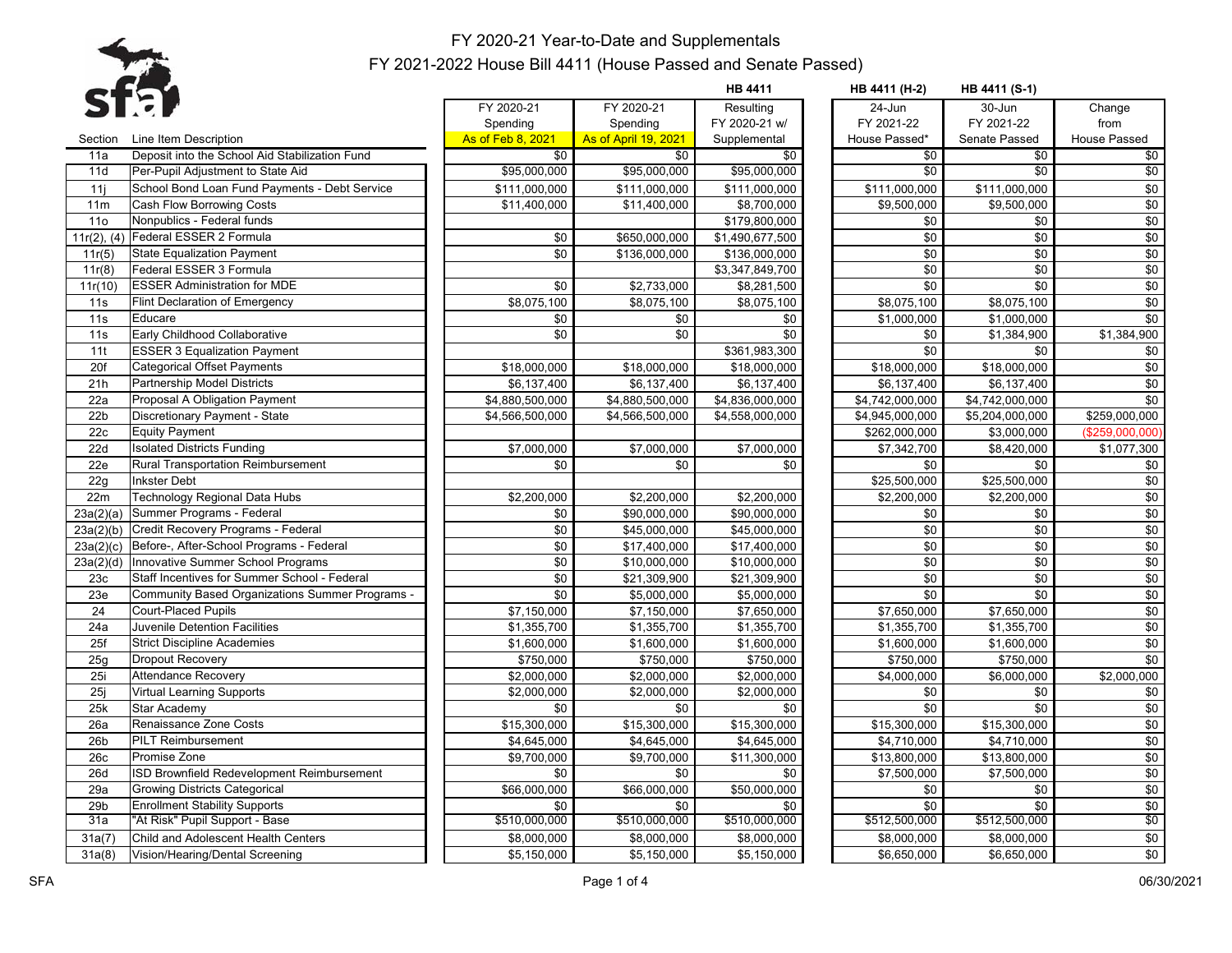

**HB 4411 HB 4411 (H-2) HB 4411 (S-1)**

|                 | SLEF                                               | FY 2020-21        | FY 2020-21           | Resulting     | $24$ -Jun     | $30 - Jun$          | Change         |
|-----------------|----------------------------------------------------|-------------------|----------------------|---------------|---------------|---------------------|----------------|
|                 |                                                    | Spending          | Spending             | FY 2020-21 w/ | FY 2021-22    | FY 2021-22          | from           |
| Section         | Line Item Description                              | As of Feb 8, 2021 | As of April 19, 2021 | Supplemental  | House Passed* | Senate Passed       | House Passed   |
| 31a(17)         | At Risk Hold Harmless                              | \$12,000,000      | \$12,000,000         | \$12,000,000  | \$12,000,000  | \$12,000,000        | $\frac{1}{20}$ |
| 31 <sub>b</sub> | <b>Year-Round Schools</b>                          | \$0               | \$0                  | \$0           | \$0           | \$0                 | \$0            |
| 31d             | School Lunch Programs - State Share                | \$23,144,000      | \$23,144,000         | \$23,838,400  | \$23,838,400  | \$23,838,400        | $\frac{1}{20}$ |
| 31d             | School Lunch Programs - Federal Share              | \$550,000,000     | \$550,000,000        | \$915,971,600 | \$556,000,000 | \$556,000,000       | \$0            |
| 31f             | <b>School Breakfast</b>                            | \$4,500,000       | \$4,500,000          | \$11,900,000  | \$11,900,000  | \$11,900,000        | \$0            |
| 31j             | Support of Local Produce in School Meals           | \$2,000,000       | \$2,000,000          | \$2,000,000   | \$2,000,000   | \$4,500,000         | \$2,500,000    |
| 31k             | <b>School Meal Debt</b>                            | \$1,000,000       | \$1,000,000          | \$1,000,000   | \$0           | \$0                 | \$0            |
| 31n             | School Mental Health                               | \$36,900,000      | \$56,900,000         | \$56,900,000  | \$48,900,000  | \$53,900,000        | \$5,000,000    |
| 31 <sub>o</sub> | School Nurses, Counselors                          |                   |                      |               | \$240,000,000 | \$240,000,000       | \$0            |
| 31p             | <b>TRAILS</b>                                      | \$0               | \$0                  | \$5,400,000   | \$0           | \$0                 | \$0            |
| 31y             | Year-Round Schools: 3% Foundation Increase         |                   |                      |               | \$0           | \$60,000,000        | \$60,000,000   |
| 31z             | Year-Round Schools: One-Time HVAC/etc.             |                   |                      |               | \$0           | \$75,000,000        | \$75,000,000   |
| 32d             | Great Start Readiness Program - State              | \$249,950,000     | \$249,950,000        | \$249.950.000 | \$297,470,000 | \$297,470,000       | \$0            |
| 32d             | Great Start Readiness Program - Federal            |                   |                      |               | \$121,000,000 | \$121,000,000       | \$0            |
| 32p             | Great Start Early Childhood Block Grants           | \$13,400,000      | \$13,400,000         | \$13,400,000  | \$13,400,000  | \$13,400,000        | \$0            |
| 34a             | Reading Scholarships - GVSU                        | \$0               | \$0                  | \$0           | \$0           | \$155,000,000       | \$155,000,000  |
| 35a(3)          | Investment in Literacy Coaches for K-3 Teachers    | \$31,500,000      | \$31,500,000         | \$31,500,000  | \$31,500,000  | \$31,500,000        | \$0            |
| 35a(4)          | Early Literacy District Grants                     | \$19,900,000      | \$19,900,000         | \$19,900,000  | \$19,900,000  | \$19,900,000        | \$0            |
| 35a(7)          | Literacy Peer-to-Peer Coaching and Math Essentials | \$4,000,000       | \$4,000,000          | \$4,000,000   | \$6,000,000   | \$6,000,000         | $\frac{1}{20}$ |
| 35a(8)          | Michigan Education Corps                           | \$2,773,000       | \$2,773,000          | \$2,773,000   | \$2,773,000   | \$3,500,000         | \$727,000      |
| 35a(10)         | LETRS: Professional Learning Early Literacy        | \$0               | \$0                  | \$0           | \$0           | \$4,000,000         | \$4,000,000    |
| 35 <sub>b</sub> | Children's Choice Initiative                       | \$250,000         | \$250,000            | \$250,000     | \$250,000     | \$250,000           | \$0            |
| 35d             | Orton Gillingham Dyslexic Tool                     | \$500,000         | \$500,000            | \$500.000     | \$500,000     | \$1,000,000         | \$500,000      |
| 35e             | Boys and Girls Club                                | \$1,000,000       | \$1,000,000          | \$1,000,000   | \$1,000,000   | \$2,000,000         | \$1,000,000    |
| 35f             | <b>Chaldean Community Foundation</b>               | \$500,000         | \$500,000            | \$500,000     | \$500,000     | \$750,000           | \$250,000      |
| 35g             | Innovative Community Libraries                     | \$0               | \$0                  | \$0           | \$1,000,000   | \$1,000,000         | \$0            |
| 35h             | Jewish Federation                                  |                   |                      |               | \$0           | \$1,700,000         | \$1,700,000    |
| 35p             | <b>Student Recovery Payments</b>                   | \$0               | \$0                  | \$0           | \$0           | \$0                 | \$0            |
| 39a(1)          | <b>NCLB Federal DOE Grants</b>                     | \$749,200,000     | \$749,200,000        | \$752,300,000 | \$752,300,000 | \$752,300,000       | \$0            |
| 39a(2)          | Other Non-NCLB Federal DOE Grants                  | \$55,000,000      | \$55,000,000         | \$77,867,000  | \$56,500,000  | \$56,500,000        | $\frac{1}{20}$ |
| 39b             | <b>ESSER II Federal Funds</b>                      | \$0               | \$0                  | \$0           | \$0           | \$0                 | \$0            |
| 39b             | ESSER II State School Aid Fund                     | \$0               | $\sqrt{6}$           | \$0           | \$0           | $\sqrt{6}$          | \$0            |
| 39 <sub>c</sub> | Federal GEER Funds (including EANS)                | \$0               | \$0                  | \$0           | \$0           | \$0                 | \$0            |
| 41              | <b>Bilingual Education</b>                         | \$13,000,000      | \$13,000,000         | \$13,000,000  | \$25,200,000  | \$25,200,000        | \$0            |
| 41a             | Mi Alma - Exito Educativo                          |                   |                      |               | \$0           | \$450,000           | \$450,000      |
| 51a             | Special Education - Federal IDEA                   | \$375,000,000     | \$375,000,000        | \$456,752,000 | \$380,000,000 | \$380,000,000       | \$0            |
| 51a(2)          | Spec. Ed. Foundations - State Share                | \$307,500,000     | \$307,500,000        | \$319,000,000 | \$332,000,000 | \$332,000,000       | $\frac{1}{20}$ |
| 51a(3)          | Spec. Ed. Hold Harmless to ISDs - State Share      | \$1,000,000       | \$1,000,000          | \$1,000,000   | \$1,000,000   | \$1,000,000         | \$0            |
| 51a(6)          | Spec. Ed. Rules Change - State Share               | \$2,200,000       | \$2,200,000          | \$2,200,000   | \$2,200,000   | $\sqrt{$2,200,000}$ | \$0            |
| 51a(11)         | Spec. Ed. Non Sec. 52 to ISDs - State Share        | \$3,000,000       | \$3,000,000          | \$2,400,000   | \$2,900,000   | \$2,900,000         | \$0            |
| 51c             | Special Education Headlee - State Share            | \$713,400,000     | \$713,400,000        | \$702,500,000 | \$733,400,000 | \$733,400,000       | \$0            |
| 51d             | Special Education - Other Federal                  | \$71,000,000      | \$71,000,000         | \$83,195,000  | \$71,000,000  | \$71,000,000        | \$0            |
| 51f             | Special Education - additional percentage          | \$60,207,000      | \$60,207,000         | \$60,207,000  | \$90,207,000  | \$90,207,000        | $\frac{1}{20}$ |
| 51q             | Special Education Learning Library                 | \$0               | \$0                  | \$0           | \$3,000,000   | \$3,000,000         | \$0            |

|                |                      | <b>HB 4411</b> | HB 4411 (H-2) | HB 4411 (S-1) |               |
|----------------|----------------------|----------------|---------------|---------------|---------------|
| FY 2020-21     | FY 2020-21           | Resulting      | 24-Jun        | 30-Jun        | Change        |
| Spending       | Spending             | FY 2020-21 w/  | FY 2021-22    | FY 2021-22    | from          |
| of Feb 8, 2021 | As of April 19, 2021 | Supplemental   | House Passed* | Senate Passed | House Passed  |
| \$12,000,000   | \$12,000,000         | \$12,000,000   | \$12,000,000  | \$12,000,000  | \$0           |
| \$0            | \$0                  | \$0            | \$0           | \$0           | \$0           |
| \$23,144,000   | \$23,144,000         | \$23,838,400   | \$23,838,400  | \$23,838,400  | $\sqrt{6}$    |
| \$550,000,000  | \$550,000,000        | \$915,971,600  | \$556,000,000 | \$556,000,000 | $\sqrt{6}$    |
| \$4,500,000    | \$4,500,000          | \$11,900,000   | \$11,900,000  | \$11,900,000  | \$0           |
| \$2,000,000    | \$2,000,000          | \$2,000,000    | \$2.000.000   | \$4.500.000   | \$2,500,000   |
| \$1,000,000    | \$1,000,000          | \$1,000,000    | \$0           | \$0           | \$0           |
| \$36,900,000   | \$56,900,000         | \$56,900,000   | \$48,900,000  | \$53,900,000  | \$5,000,000   |
|                |                      |                | \$240,000,000 | \$240,000,000 | \$0           |
| \$0            | \$0                  | \$5,400,000    | \$0           | \$0           | \$0           |
|                |                      |                | \$0           | \$60,000,000  | \$60,000,000  |
|                |                      |                | \$0           | \$75,000,000  | \$75,000,000  |
| \$249,950,000  | \$249,950,000        | \$249,950,000  | \$297,470,000 | \$297,470,000 | \$0           |
|                |                      |                | \$121,000,000 | \$121,000,000 | \$0           |
| \$13,400,000   | \$13,400,000         | \$13,400,000   | \$13,400,000  | \$13,400,000  | \$0           |
| \$0            | \$0                  | \$0            | \$0           | \$155,000,000 | \$155,000,000 |
| \$31,500,000   | \$31,500,000         | \$31,500,000   | \$31,500,000  | \$31,500,000  | \$0           |
| \$19,900,000   | \$19,900,000         | \$19,900,000   | \$19,900,000  | \$19,900,000  | $\sqrt{6}$    |
| \$4,000,000    | \$4,000,000          | \$4,000,000    | \$6,000,000   | \$6,000,000   | \$0           |
| \$2,773,000    | \$2,773,000          | \$2,773,000    | \$2,773,000   | \$3,500,000   | \$727,000     |
| \$0            | \$0                  | \$0            | \$0           | \$4,000,000   | \$4,000,000   |
| \$250,000      | $\frac{1}{2250,000}$ | \$250,000      | \$250,000     | \$250,000     | \$0           |
| \$500,000      | \$500,000            | \$500,000      | \$500,000     | \$1,000,000   | \$500,000     |
| \$1,000,000    | \$1,000,000          | \$1,000,000    | \$1,000,000   | \$2,000,000   | \$1,000,000   |
| \$500,000      | \$500,000            | \$500,000      | \$500,000     | \$750,000     | \$250,000     |
| \$0            | \$0                  | \$0            | \$1,000,000   | \$1,000,000   | \$0           |
|                |                      |                | \$0           | \$1,700,000   | \$1,700,000   |
| \$0            | \$0                  | \$0            | \$0           | \$0           | \$0           |
| \$749,200,000  | \$749,200,000        | \$752,300,000  | \$752,300,000 | \$752,300,000 | \$0           |
| \$55,000,000   | \$55,000,000         | \$77,867,000   | \$56,500,000  | \$56,500,000  | $\sqrt{6}$    |
| \$0            | \$0                  | \$0            | \$0           | \$0           | \$0           |
| \$0            | \$0                  | \$0            | \$0           | \$0           | \$0           |
| \$0            | \$0                  | \$0            | \$0           | \$0           | \$0           |
| \$13,000,000   | \$13,000,000         | \$13,000,000   | \$25,200,000  | \$25,200,000  | \$0           |
|                |                      |                | \$0           | \$450,000     | \$450,000     |
| \$375,000,000  | \$375,000,000        | \$456,752,000  | \$380,000,000 | \$380,000,000 | \$0           |
| \$307,500,000  | \$307,500,000        | \$319,000,000  | \$332,000,000 | \$332,000,000 | \$0           |
| \$1,000,000    | \$1,000,000          | \$1,000,000    | \$1,000,000   | \$1,000,000   | $\sqrt{6}$    |
| \$2,200,000    | \$2,200,000          | \$2,200,000    | \$2,200,000   | \$2,200,000   | \$0           |
| \$3,000,000    | \$3,000,000          | \$2,400,000    | \$2,900,000   | \$2,900,000   | \$0           |
| \$713,400,000  | \$713,400,000        | \$702,500,000  | \$733,400,000 | \$733,400,000 | \$0           |
| \$71,000,000   | \$71,000,000         | \$83,195,000   | \$71,000,000  | \$71,000,000  | \$0           |
| \$60,207,000   | \$60,207,000         | \$60,207,000   | \$90,207,000  | \$90,207,000  | $\sqrt{6}$    |
| \$0            | \$0                  | \$0            | \$3,000,000   | \$3,000,000   | \$0           |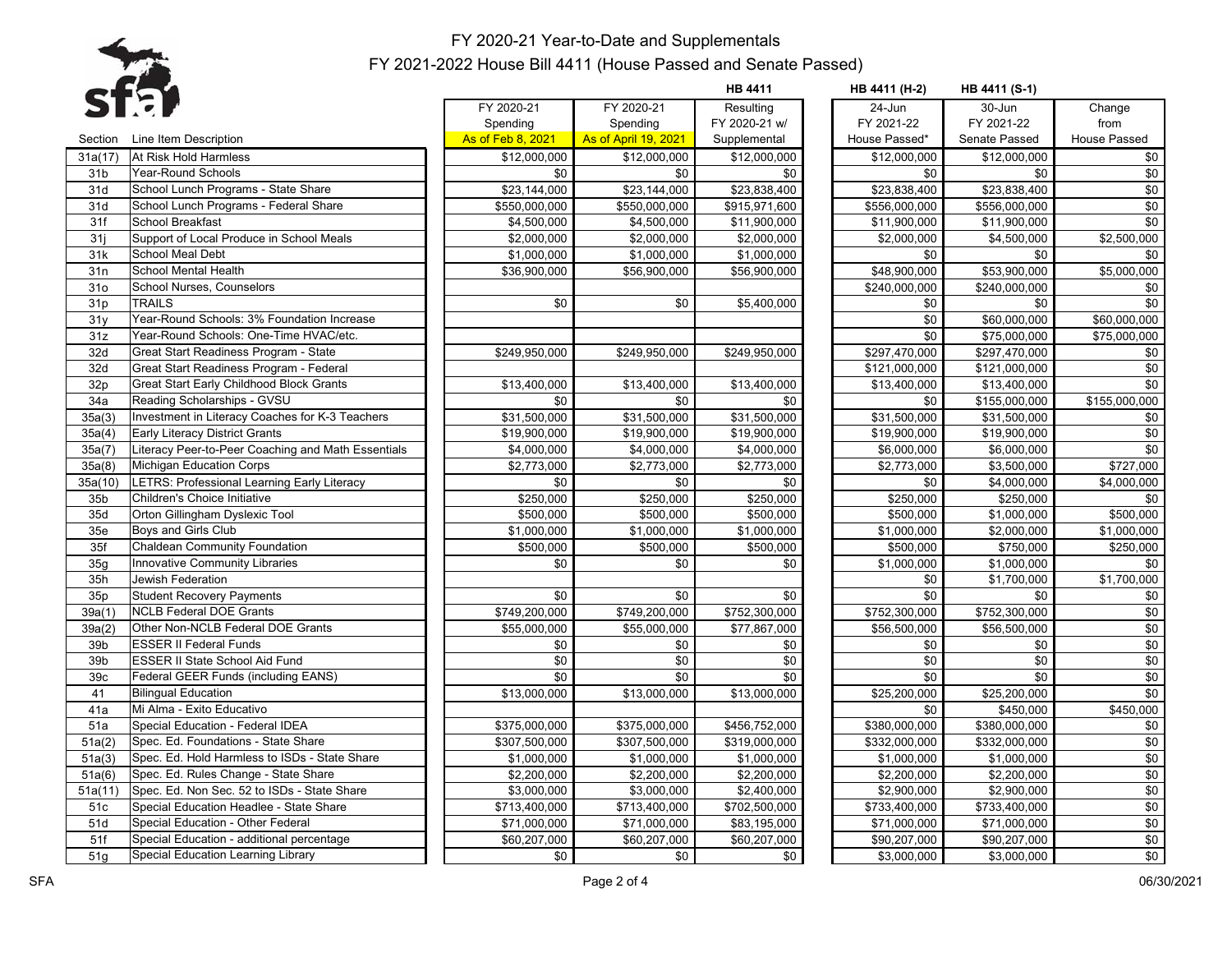

|         |                                                       |                         |                        | <b>HB 4411</b>          | HB 4411 (H-2) | HB 4411 (S-1) |                     |
|---------|-------------------------------------------------------|-------------------------|------------------------|-------------------------|---------------|---------------|---------------------|
|         |                                                       | FY 2020-21              | FY 2020-21             | Resulting               | 24-Jun        | 30-Jun        | Change              |
|         |                                                       | Spending                | Spending               | FY 2020-21 w/           | FY 2021-22    | FY 2021-22    | from                |
| Section | Line Item Description                                 | As of Feb 8, 2021       | As of April 19, 2021   | Supplemental            | House Passed* | Senate Passed | <b>House Passed</b> |
| 51h     | Kids Kicking Cancer                                   | \$0                     | \$0                    | \$0                     | \$0           | \$0           | \$0                 |
| 53a     | Court-Placed Spec. Ed. FTEs - State Share             | \$10,500,000            | \$10,500,000           | \$10,500,000            | \$10,500,000  | \$10,500,000  | \$0                 |
| 54      | MI School for Deaf and Blind - State Share            | $\overline{$1,688,000}$ | \$1,688,000            | \$1,688,000             | \$1,688,000   | \$1,688,000   | \$0                 |
| 54b     | Integrated Behavior and Learning Support (MiBLSi)     | \$1,600,000             | \$1,600,000            | \$1,600,000             | \$1,600,000   | \$1,600,000   | \$0                 |
| 54d     | Special Ed Taskforce - Early On                       | \$7,150,000             | \$7,150,000            | \$7,150,000             | \$14,150,000  | \$14,150,000  | \$0                 |
| 55      | <b>Conductive Learning Center</b>                     | \$250,000               | \$250,000              | \$250,000               | \$250,000     | \$250,000     | \$0                 |
| 56      | Spec. Ed. Millage Equalization - State Share          | \$40,008,100            | \$40,008,100           | \$40,008,100            | \$40,008,100  | \$40,008,100  | $\frac{1}{20}$      |
| 56a(7)  | ISD special education millage equalization bonus      |                         |                        |                         | \$34,200,000  | \$34,200,000  | \$0                 |
| 61a     | Vocational Education                                  | \$37,611,300            | \$37,611,300           | \$37,611,300            | \$37,611,300  | \$37,611,300  | \$0                 |
| 61a     | Drive One Academy                                     | \$0                     | \$0                    | \$0                     | \$0           | \$0           | \$0                 |
| 61b     | Career and Technical Education/Dual Enrollment        | \$8,000,000             | $\frac{1}{68,000,000}$ | \$8,000,000             | \$8,000,000   | \$8,000,000   | \$0                 |
| 61c     | <b>CTE Equipment Upgrades</b>                         |                         |                        |                         | \$7,500,000   | \$7,500,000   | \$0                 |
| 61d     | <b>CTE Incentive Payments</b>                         | \$5,000,000             | \$5,000,000            | \$5,000,000             | \$5,000,000   | \$5,000,000   | \$0                 |
| 61q     | COOR ISD CTE Program                                  | \$0                     | \$0                    | \$0                     | \$0           | \$2,500,000   | \$2,500,000         |
| 62      | ISD Vocational Ed Millage Equalization                | \$9,190,000             | \$9,190,000            | \$9,190,000             | \$9,190,000   | \$9,190,000   | \$0                 |
| 65      | Detroit Precollege Engineering                        | \$400,000               | \$400,000              | \$400,000               | \$400,000     | \$400,000     | \$0                 |
| 67      | <b>College and Career Readiness Tools</b>             | \$3,000,000             | \$3,000,000            | \$3,000,000             | \$3,000,000   | \$3,000,000   | \$0                 |
| 67a     | <b>MITES</b>                                          | \$50,000                | \$50,000               | \$50,000                | \$50,000      | \$50,000      | \$0                 |
| 67b     | PRIME Schools - Federal                               |                         |                        |                         | \$2,000,000   | 6,000,000     | \$4,000,000         |
| 74      | <b>Bus Driver Safety Instruction</b>                  | \$2,025,000             | \$2,025,000            | \$2,025,000             | \$2,025,000   | \$2,025,000   | \$0                 |
| 74      | <b>School Bus Inspections</b>                         | \$1,789,500             | \$1,789,500            | \$1,789,500             | \$1,780,800   | \$1,780,800   | \$0                 |
| 78      | <b>Transportation Categorical</b>                     | \$0                     | \$0                    | \$0                     | \$0           | \$1,000,000   | \$1,000,000         |
| 81      | <b>ISD General Operations Support</b>                 | \$69,138,000            | \$69,138,000           | \$69,138,000            | \$71,903,600  | \$71,903,600  | \$0                 |
| 94      | Advanced Placement (AP) Incentive Program             | \$1,200,000             | \$1,200,000            | \$1,200,000             | \$1,200,000   | \$1,200,000   | $\sqrt{6}$          |
| 94a     | Center for Educ. Perf. and Information - State Share  | \$16,848,900            | \$16,848,900           | \$16,848,900            | \$18,802,500  | \$18,802,500  | \$0                 |
| 94a     | Center for Educ. Perf. and Information - Federal      | \$193,500               | \$193,500              | \$193,500               | \$193,500     | \$193,500     | \$0                 |
| 94b     | Connecting Information in Education Commission        | \$100                   | \$100                  | \$100                   | \$0           | \$0           | \$0                 |
| 94c     | Launch Michigan Streamlining Data/Spending Analysis   | \$0                     | \$0                    | \$0                     | \$1,500,000   | \$1,500,000   | \$0                 |
| 94d     | Task Force - Personnel for Children with Disabilities |                         |                        |                         | \$1,500,000   | \$1,500,000   | \$0                 |
| 95b     | <b>EVAAS</b>                                          | \$2,000,000             | \$2,000,000            | \$2,000,000             | \$2,000,000   | \$2,000,000   | \$0                 |
| 97      | <b>School Safety Grants</b>                           |                         |                        | \$0                     | \$10,000,000  | \$10,000,000  | \$0                 |
| 97a     | Navigate 360                                          |                         |                        |                         | \$1,947,000   | \$1,947,000   | \$0                 |
| 98      | Michigan Virtual High School - State                  | \$7,500,000             | \$7,500,000            | \$7,500,000             | \$7,500,000   | \$7,500,000   | \$0                 |
| 98d     | <b>DPTV Online Curriculum</b>                         | \$2,000,000             | \$2,000,000            | \$2,000,000             | \$0           | \$2,000,000   | \$2,000,000         |
| 98e     | <b>HEROES Tech</b>                                    | \$0                     | \$0                    | \$0                     | \$0           | \$0           | \$0                 |
| 99h     | Robotics for Public Schools                           | \$4,400,000             | \$4,400,000            | $\overline{$4,400,000}$ | \$4,723,200   | \$4,723,200   | \$0                 |
| 99h     | Robotics for Nonpublics                               | \$300,000               | \$300,000              | \$300,000               | \$600,000     | \$600,000     | \$0                 |
| 99i     | Women in Technology                                   | \$150,000               | \$150,000              | \$150,000               | \$0           | \$150,000     | \$150,000           |
| 99s(3)  | <b>Comprehensive STEM Grants</b>                      | \$3,050,000             | \$3,050,000            | \$3,050,000             | \$3,050,000   | \$3,050,000   | \$0                 |
| 99s(4)  | Math/Science Centers - Federal                        | \$235,000               | \$235,000              | \$235,000               | \$235,000     | \$235,000     | \$0                 |
| 99s(4)  | <b>MISTEM Network Regions</b>                         | \$3,834,300             | \$3,834,300            | \$3,834,300             | \$3,834,300   | \$3,834,300   | \$0                 |
| 99s(6)  | MISTEM Professional Development and Curriculum        | \$750,000               | \$750,000              | \$750,000               | \$750,000     | \$750,000     | \$0                 |
| 99s(12) | Comprehensive STEM Initiative (Administration)        | \$300,000               | \$300,000              | \$300,000               | \$300,000     | \$300,000     | $\frac{1}{20}$      |
| 99t     | Algebra Nation                                        | \$1,000,000             | \$1,000,000            | \$1,000,000             | \$1,000,000   | \$2,000,000   | \$1,000,000         |
|         |                                                       |                         |                        |                         |               |               |                     |